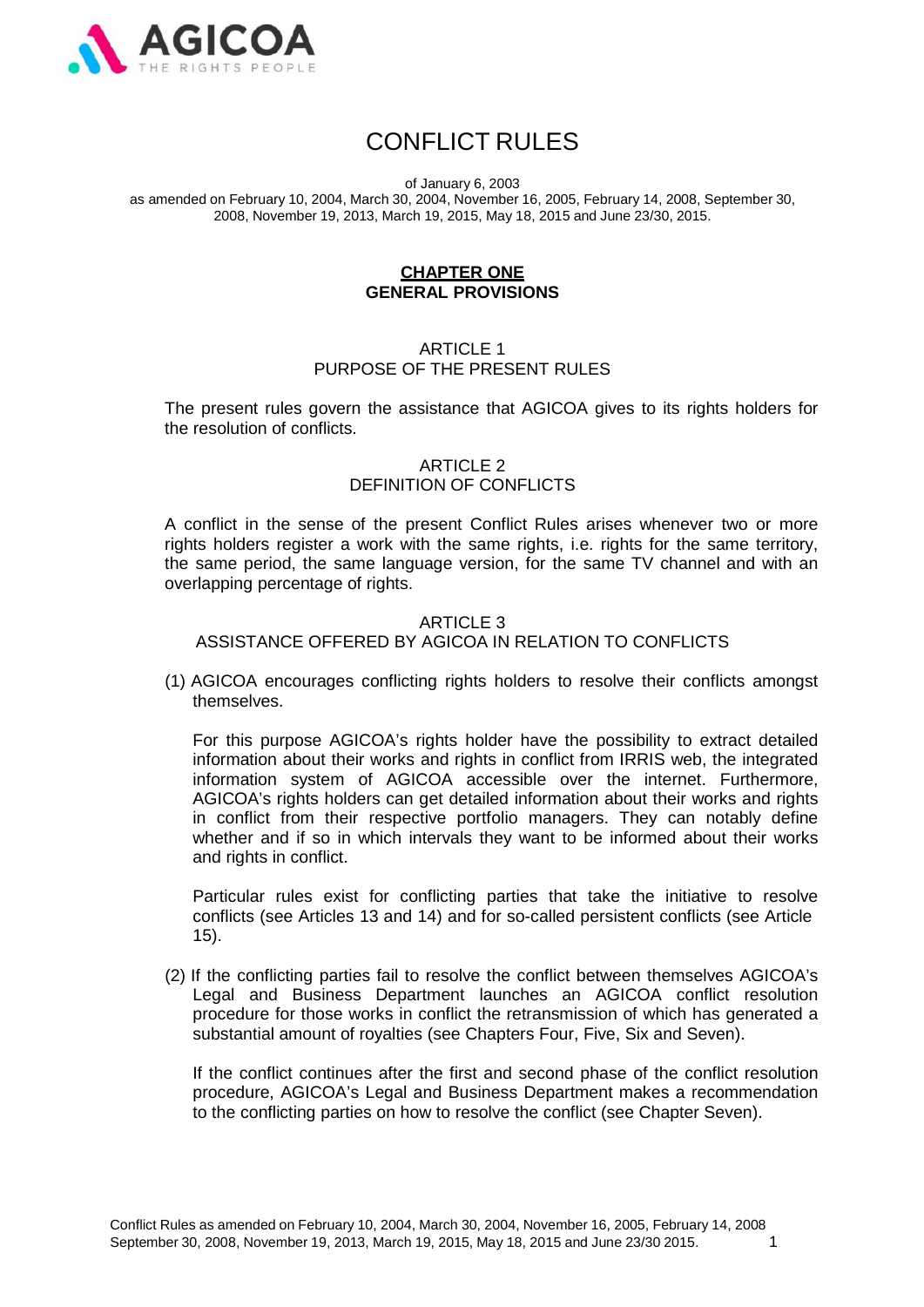

(3) Should the conflict continue after AGICOA's recommendation the conflicting parties may opt to either go to court or to engage in external arbitration proceedings (see Chapter Eight, Court and Arbitration proceedings). If the conflicting parties fail to do so within certain deadlines, AGICOA's recommendation becomes final and the conflict shall be resolved accordingly.

# ARTICLE 4 SCOPE OF THE CONFLICT RULES

The present Conflict Rules apply to all rights holders having registered their works and rights with one of the partner companies of the AGICOA Alliance unless otherwise specified in the co-operation agreements.

# ARTICLE 5 EXTERNAL COLLECTING SOCIETIES AND AGENTS

(1) The present Conflict Rules do not apply if AGICOA claims royalties on behalf of its rights holders from an external collecting society unless otherwise agreed upon between AGICOA and the external collecting society.

External collecting society in the sense of the present rules is a collecting society that does not apply the distribution rules of the AGICOA Alliance.

(2) However, if an external collecting society, acting on behalf of one of its rights holders, claims royalties from AGICOA, the present rules apply.

The external collecting society shall communicate to AGICOA the identity and the address of its rights holder together with the information upholding the claim according to Chapter Five Article 26 of these rules. All future communications shall be addressed to the external collecting society with a copy to its rights holder.

If the external collecting society does not object in writing within 30 calendar days after having received AGICOA's communication to start a conflict resolution procedure, the external collecting society accepts that it represents its rights holder in the conflict resolution procedure and that it is responsible for the respect of the present Conflict Rules, notably of their deadlines. The external collecting society shall hold AGICOA harmless against any claim made by its rights holder against AGICOA in the context of the conflict resolution procedure.

The external collecting society remains responsible for conflicts arising from claims made on behalf of its rights holder irrespective of the fact whether the rights holder may have ceased its relationship with the external collecting society unless AGICOA has been duly informed of such change by a co-signed change of mandate form in which a new external collecting society, the initial rights holder, the new rights holder or any other third party agrees to take over the responsibility for the conflict.

(3) If an agent acting on behalf of one of its clients claims royalties from AGICOA, the present rules apply.

Agent in the sense of the present rules means any person or legal entity making declarations at AGICOA that acts on behalf of its clients or member rights holders.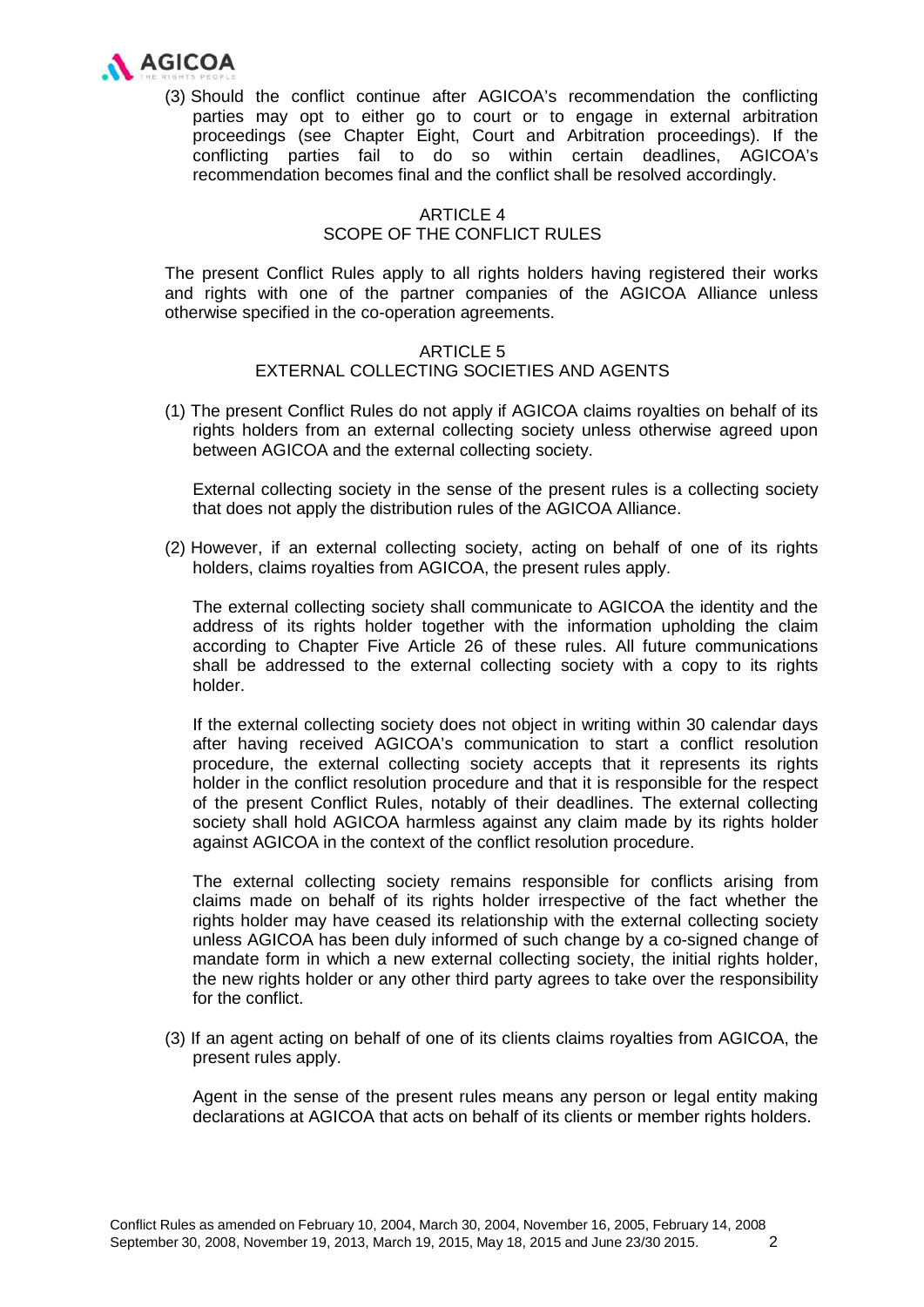

The agent shall communicate to AGICOA the identity and the address of its rights holder together with the information upholding the claim according to Chapter Five Article 26 of these rules. All future communication shall be addressed to the agent and a copy to its rights holder.

If the agent does not object in writing within 30 calendar days after having received AGICOA's announcement to start a conflict resolution procedure, the agent accepts that it represents its rights holder in the conflict resolution procedure and that it is responsible for the respect of the present Conflict Rules, notably the deadlines. The agent shall hold AGICOA harmless against any claim made by its rights holder against AGICOA in the context of the conflict resolution procedure.

The agent remains responsible for conflicts arising from claims made on behalf of its rights holder irrespective of the fact whether the rights holder may have ceased its relationship with the agent unless AGICOA has been duly informed of such change by a co-signed change of mandate form in which a new agent, the initial rights holder or a new rights holder agrees to take over the responsibility for the conflict.

### **CHAPTER TWO FINANCIAL IMPACTS OF CONFLICTS AND CONFLICT RESOLUTIONS**

#### ARTICLE 6 BLOCKING OF THE ROYALTIES

- (1) If the retransmission of a work with rights in conflict has generated royalties, AGICOA blocks the amount of royalties from being paid out to the rights holders until the conflict is resolved.
- (2) The blocked amount does not generate any interest for the conflicting rights holders.

# ARTICLE 7 UNBLOCKING OF THE ROYALTIES

- (1) The amount allocated to the retransmission(s) of the work in conflict remains blocked until the conflict is resolved.
- (2) The conflict can be resolved by the rights holders themselves (Chapter Three of the present rules), notably through a settlement agreement without or outside AGICOA's conflict resolution procedure.
- (3) The conflict can also be resolved in the framework of AGICOA conflict resolution procedure according to Chapters Four, Five, Six and Seven of the present rules.

Within AGICOA's conflict resolution procedure, the conflict can be resolved notably by settlement agreement, withdrawal of the claim, non-reply, lack of timely answer, incomplete answer or by acceptance of AGICOA's recommendation.

If AGICOA's recommendation on how to resolve the conflict is rejected by the conflicting parties, the conflict is nevertheless deemed resolved if, within 60 calendar days after AGICOA's announcement of the rejection of its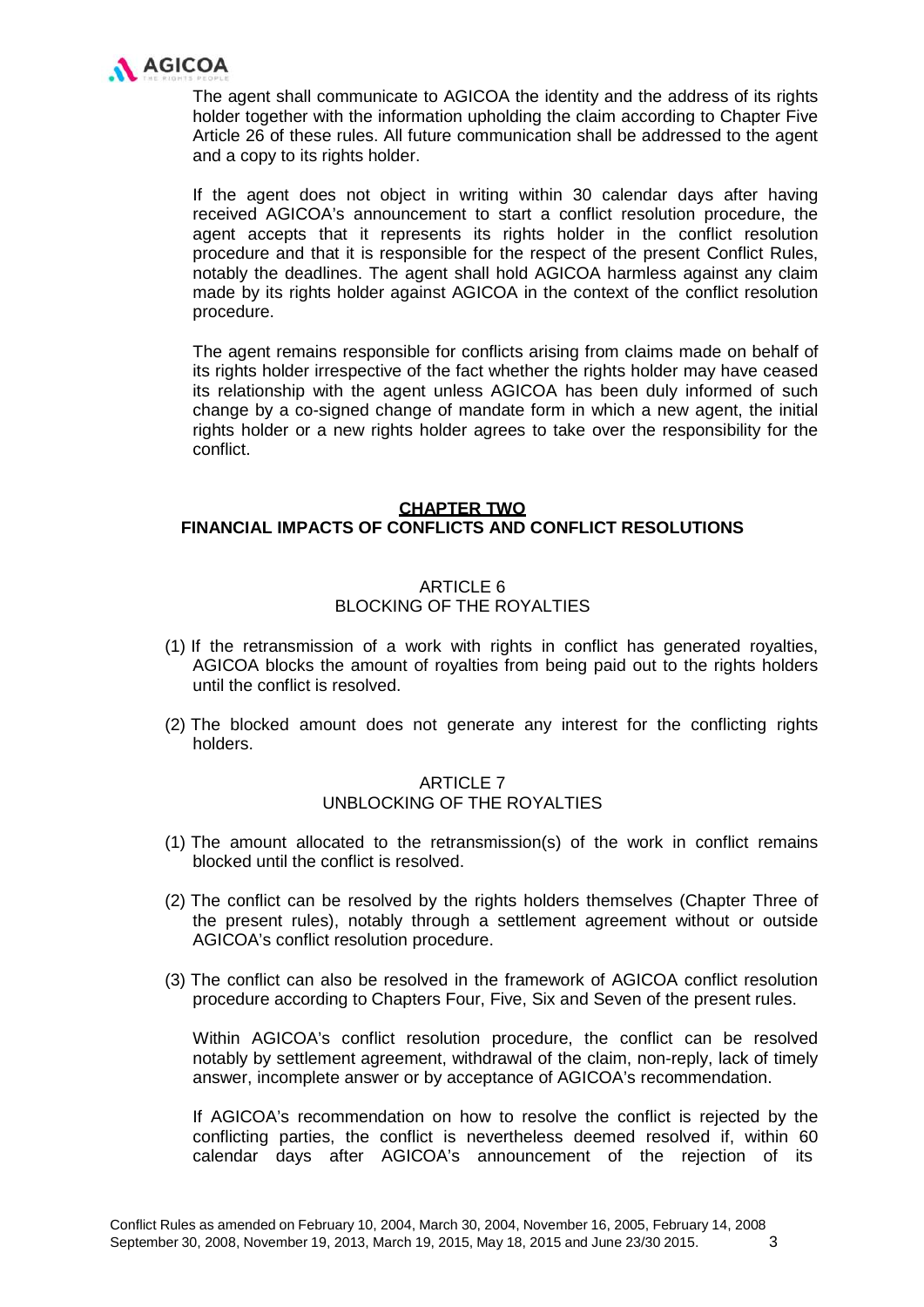

recommendation, the conflicting parties will have started neither legal nor arbitration proceedings under Chapter Eight, nor reached settlement of the conflict.

- (4) If the conflicting parties opt for arbitration proceedings, the conflict is deemed to be resolved after communication of the arbitrator's final and binding award to AGICOA. If, however, the conflicting parties opt for court proceedings, the conflict is deemed to be resolved after communication of the final binding court ruling to AGICOA.
- (5) Once the conflict is resolved, AGICOA updates the rights that have been in conflict. This releases the amount of royalties previously blocked by the conflict.

Depending on the resolution of the conflict, the blocked royalties may be distributed to one or several conflicting parties or become payable to AGICOA's general reserve. In case of payments to be made to the conflicting party(ies), AGICOA shall release the royalties no later than within the next distribution run for the territory broadcasting year with conflicting rights.

# ARTICLE 8 UNDULY RECEIVED ROYALTIES

- (1) A conflicting party that has received royalties for a work and royalty year for which a conflicting claim is subsequently filed and resolved pursuant to an AGICOA conflict resolution procedure, shall transfer those royalties pursuant to the terms of such conflict resolution procedure to the properly entitled party.
- (2) AGICOA is not obliged to assist the entitled rights holder in the recovery of the royalties unduly received by the other rights holder(s) from AGICOA. The entitled rights holder cannot recover such royalties directly from AGICOA.
- (3) AGICOA can satisfy the claim of the party entitled to receive royalties under this article if the conflicting parties so jointly request, by means of offset or other allocation of royalties otherwise distributable to the other rights holder(s).
- (4) The above rules apply for all conflict resolution proceedings initiated after or pending on January 1, 2012 and shall have no retroactive effect.
- (5) For the purposes set out in paragraph (1) AGICOA shall inform the conflicting party considered the properly entitled party upon a conflict resolution procedure of any amounts that AGICOA has paid to the opposing party(ies) in the broadcast years covered by the conflict.

### ARTICLE 9

# PAYMENT PRIOR TO CONFLICT AND LATE DECLARATIONS

- (1) A rights holder who received royalties from AGICOA for a retransmitted work that was not in conflict at the moment of the payment has to refund these royalties to AGICOA if a second rights holder declares the same rights in the same work afterwards and if this second rights holder – according to the outcome of the resulting AGICOA conflict resolution procedure, arbitration or litigation – is entitled to claim the payment of these royalties from AGICOA.
- (2) However, the initial rights holder who received royalties from AGICOA is entitled to keep the royalties if the conflict created by the second rights holders is based on a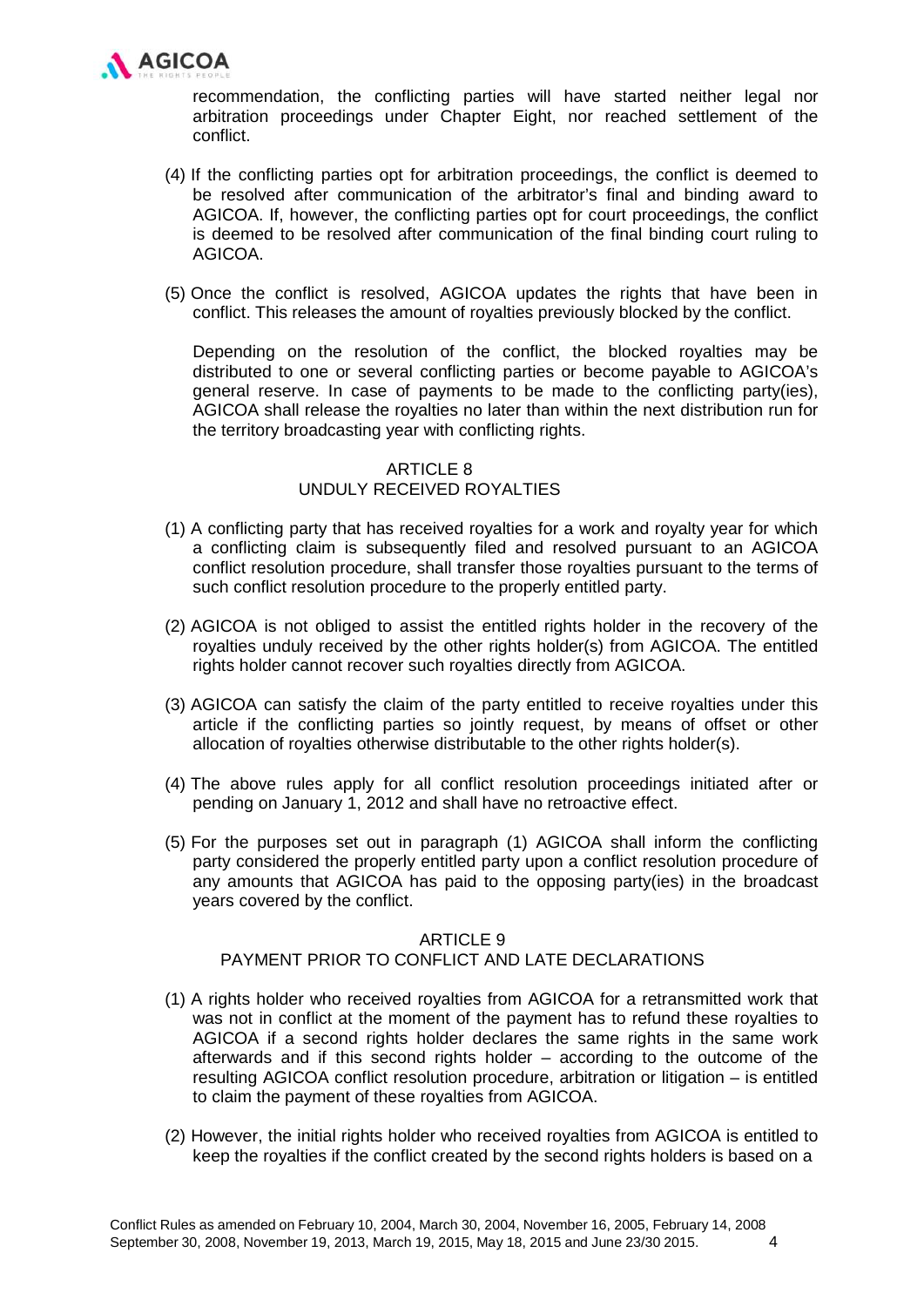

late declaration. Whether a declaration is late is set out in AGICOA's Distribution Rules. The above provision applies to late declarations that are made after January 1, 2004 only.

# ARTICLE 10

### WAIVER AND WARRANTY IN CASE OF PAYMENT

- (1) Any party receiving royalties following the resolution of the conflict according to these Conflict Rules agrees - by accepting such payment - to hold AGICOA harmless from any claim related to this payment and notably from any claim made by the other conflicting party.
- (2) If following the resolution of the conflict the royalties previously blocked by the conflict are released, the conflicting party that receives payment cannot hold AGICOA responsible for the way how the released royalties were calculated unless AGICOA has wilfully or grossly negligently infringed the present Conflict Rules or its distribution rules.
- (3) The conflicting party that does not receive payment following the resolution of the conflict cannot hold AGICOA responsible for not having released the blocked royalties to it unless AGICOA has wilfully or grossly negligently infringed the present Conflict Rules.

# **CHAPTER THREE**

# **RESOLUTION OF CONFLICTS PRIOR TO THE AGICOA CONFLICT RESOLUTION PROCEDURE**

### ARTICLE 11

# INFORMATION ABOUT THE EXISTENCE OF THE CONFLICT

AGICOA encourages conflicting rights holders to resolve their conflicts amongst themselves.

For this purpose AGICOA's rights holder have the possibility to extract detailed information about their works and rights in conflict from IRRIS web, the integrated information system of AGICOA accessible over the internet. Furthermore, AGICOA's rights holders can get detailed information about their works and rights in conflict from their respective portfolio managers. They can notably define whether and if so in which intervals they want to be informed about their works and rights in conflict.

### ARTICLE 12

# RESOLUTION OF THE CONFLICT THROUGH SETTLEMENT OR WITHDRAWAL

Prior to the launching of a conflict resolution procedure in the sense of Chapter 4 of the present rules, the conflict can be resolved by settlement agreement between the conflicting parties or withdrawal of the conflicting rights.

### ARTICLE 13 RESOLUTION OF THE CONFLICT DUE THE LACK OF REPLY FROM THE OTHER CONFLICTING PARTY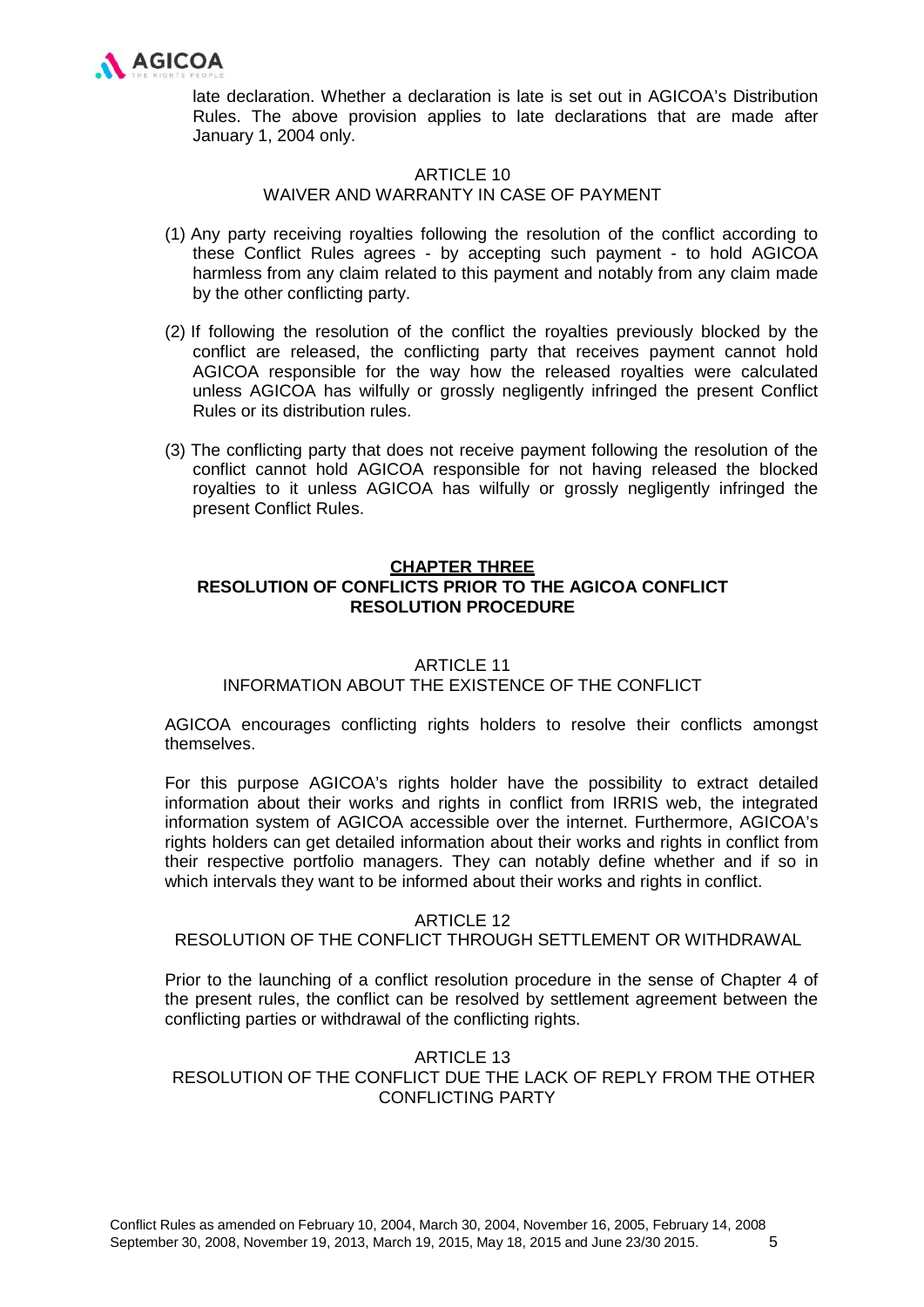

(1) A conflict shall also be considered resolved prior to the launching of a conflict resolution procedure in the sense of Chapter 4 if the following two conditions are met:

Firstly, the conflicting party provides its AGICOA Portfolio Manager with sufficient evidence according to which it tried without success to contact the other conflicting party in order to settle the conflict.

Secondly, after the failure of the rights holder's initiative, AGICOA Portfolio Manager's efforts to contact the other rights holder failed, too.

(2) Sufficient evidence in the sense of the previous paragraph requires that the rights holder submits to its AGICOA Portfolio Manager at least three registered mails or fax messages (with sender reports) that proposed to the other conflicting party to resolve the conflict. There must be at least one month between each of these three communications. For these communications, the address of the other conflicting party as indicated by AGICOA can be used.

To this evidence must be added a confirmation duly signed by the rights holder that it could not reach the other rights holder and/or that the other conflicting rights holder did not reply.

In addition, after the failure of the rights holder's initiative to contact the other conflicting rights holder, AGICOA's Portfolio Manager must have set per fax or registered letter a deadline of one month to the other conflicting rights holder to which the other rights holder failed to respond.

#### ARTICLE 14

# FAILURE OF THE PARTIES TO RESOLVE THE CONFLICT BETWEEN THEMSELVES AND SWITCH TO AGICOA'S CONFLICT RESOLUTION PROCEDURE

(1) If the conflicting parties have exchanged communications in order to resolve the conflict without reaching a resolution of the conflict, each of the conflicting parties can submit to AGICOA's Legal and Business Department a written request to start an AGICOA conflict resolution procedure according to Chapters Four, Five, Six and Seven of the present rules.

The above request can be sent either directly to AGICOA's Legal and Business Department or to the conflicting rights holders' AGICOA Portfolio Manager(s) who transfer(s) the request to AGICOA's Legal and Business Department.

- (2) The conflicting party shall add to its request the necessary written evidence in form of copies of the exchange of letters, e-mails, etc, between the conflicting parties, that did not lead to a resolution of the conflict.
- (3) AGICOA's Legal and Business Department remains free to reject the request to launch a conflict resolution procedure. It shall reject the request if the amount of blocked royalties is not substantial also it shall reject the request if the party failed to provide the above mentioned evidence proving that the conflicting rights holders had tried to resolve the conflict between themselves.
- (4) If AGICOA's Legal and Business Department decides to launch a conflict resolution procedure according to Chapters Four, Five and Six, AGICOA sends to both parties a formal communication with the details of the conflict (rights in conflict, broadcasts, other parties, etc).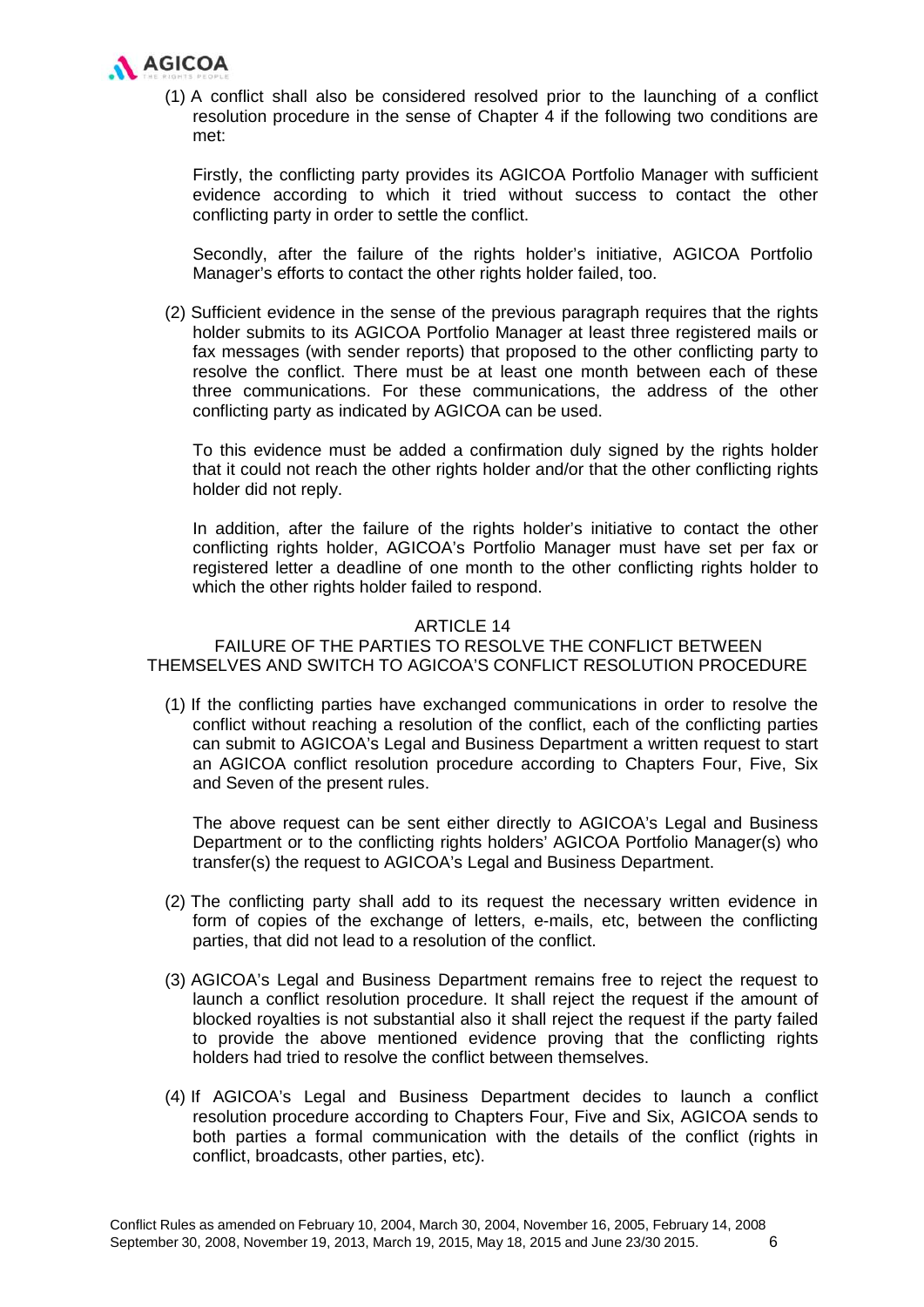

- (5) As the parties had already exchanged and maintained their positions on the conflict, the conflict resolution procedure shall skip its first phase and immediately start with the second phase (see Chapter Six). Article 31 and following apply.
- (6) After the conflict announcement the conflicting parties have 60 calendar days to either withdraw or maintain their claim. Each party that wishes to maintain the claim shall provide AGICOA within this deadline with the necessary grounds and full evidence supporting its claim. This includes any evidence like agreements, copyright certificates and other documents that are necessary to prove that the rights holder is the initial producer of the audiovisual work or that the rights holder has acquired the rights in conflict through a complete and uninterrupted chain of titles from the initial producer. Article 33 applies.

The grounds and evidence provided within this deadline constitute the basis for AGICOA's draft recommendation in the sense of Article 39 of the present rules. No further substantive evidence shall be admitted for the draft recommendation.

# ARTICLE 15 RESOLUTION OF PERSISTENT CONFLICTS

(1) Persistent conflicts are those that relate to retransmission years and territory(ies) for which a final distribution has been run.

For such conflicts AGICOA shall launch the conflict resolution procedure as described in the following paragraphs.

(2) AGICOA shall send conflict announcements to the parties in conflict. Article 24 of the present Conflict Rules applies *mutatis mutandis*.

The conflict announcement shall establish a deadline of 45 calendar days to the parties to confirm the rights as declared to AGICOA or to withdraw their declaration for any of territories registered or only for the country(ies) for which the conflict arose, in accordance with the information provided in the announcement.

- (3) Depending on the replies of the parties to the above described conflict announcement, AGICOA shall act as follows:
	- (3.1) If one party withdraws the declaration of rights for any territory including the ones for which the conflict has arisen, AGICOA shall process the withdrawal request and consider the conflict as resolved, thereby proceeding with payment of royalties to the party confirming the rights and remaining as sole declarant of the work for the specific territory(ies) in conflict;
	- (3.2) If both or all parties do not respond to the request for confirmation, AGICOA shall not act upon the declaration of rights without explicit request from the declarants, but shall add the pending royalties to the next distribution to be performed for the territory(ies) for which the conflict arose;
	- (3.3) If both or all parties confirm their rights as declared to AGICOA, the latter shall proceed in accordance with the next paragraph.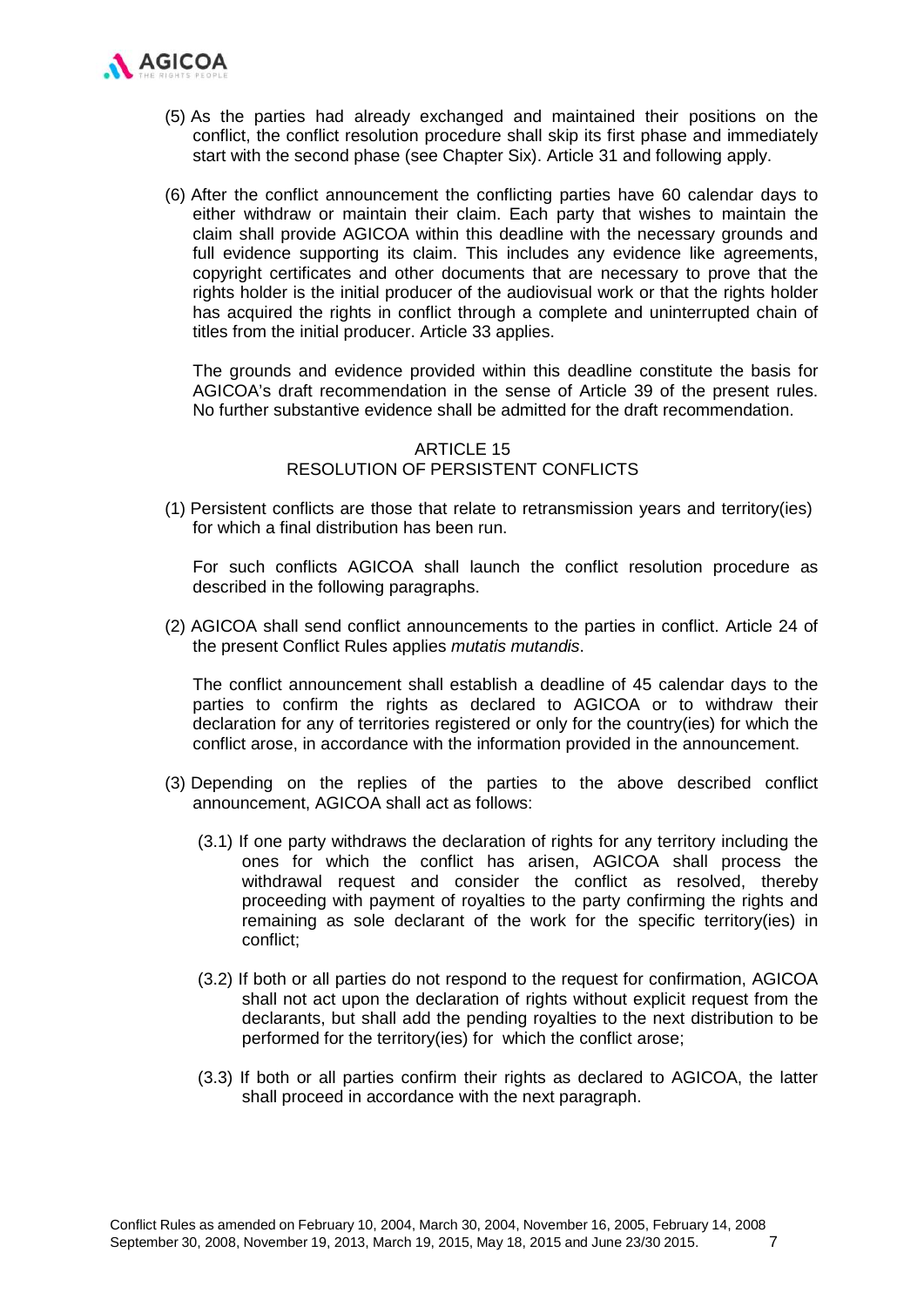

(4) In the case foreseen in (3.3) above, AGICOA shall send a written request for parties to submit substantiation of rights that entitles them to uphold the claim in 45 working days.

If a party in conflict intends to uphold its claim, it shall provide AGICOA with reasonable substantiation of its entitlement.

Reasonable substantiation means documentation relevant to demonstrate the party(ies')'s entitlement to claim the rights for the work in conflict in the relevant years and territories, such as the chain of titles or other relevant agreements or documentation. It is not sufficient to provide AGICOA with a general statement about the entitlement. Objectively inadequate substantiation is not sufficient either.

Along with the documentation, parties are required to provide a summary of the evidence provided by said documents to prove their entitlement.

The requirements of Article 26 apply *mutatis mutandis*.

Disclosure of the substantiation to the other party is optional and at the discretion of each party. If a party opts for the disclosure of its substantiation, it is responsible to directly provide the other party with its substantiation.

- (5) Extension of the deadlines set forth in paragraphs (2) and (4) will be granted upon request of any of the parties only in case of *force majeure* or other serious and objective circumstances that prevented the party (or its predecessor in interest) from replying within the deadline. Only one extension may be granted for each of the phases, that can't in any case exceed 45 working days.
- (6) Depending on the replies of the parties to the above described request for substantiation, AGICOA shall act as follows:
	- (6.1) If only one party submits substantiation, AGICOA shall consider the conflict as resolved, thereby proceeding with payment of royalties to the party substantiating the rights; the declaration of rights of the other party shall be removed for the territory(ies) in conflict and the party supplying substantiation shall remain as sole declarant of the work for the specific territory(ies) in conflict;
	- (6.2) If both or all parties do not substantiate, by not sending any documents or by sending documents that are not compliant with the requirements set forth in paragraph (4) above, AGICOA shall remove their rights for the relevant territory(ies) and add the pending royalties to the next distribution to be performed for the territory(ies) for which the conflict arose;
	- (6.3) If both or all parties substantiate their rights to AGICOA, the latter shall proceed in accordance with the next paragraph.
- (7) In the case foreseen in (6.3), AGICOA shall send to all parties a final letter informing that substantiation was provided by both and as a result the conflict of rights will persist and AGICOA will keep the amounts blocked. AGICOA shall inform the parties that payment of royalties can only be made pursuant to a decision to be reached by the parties to resolve the conflict, and encourage them to engage in any procedures to do so.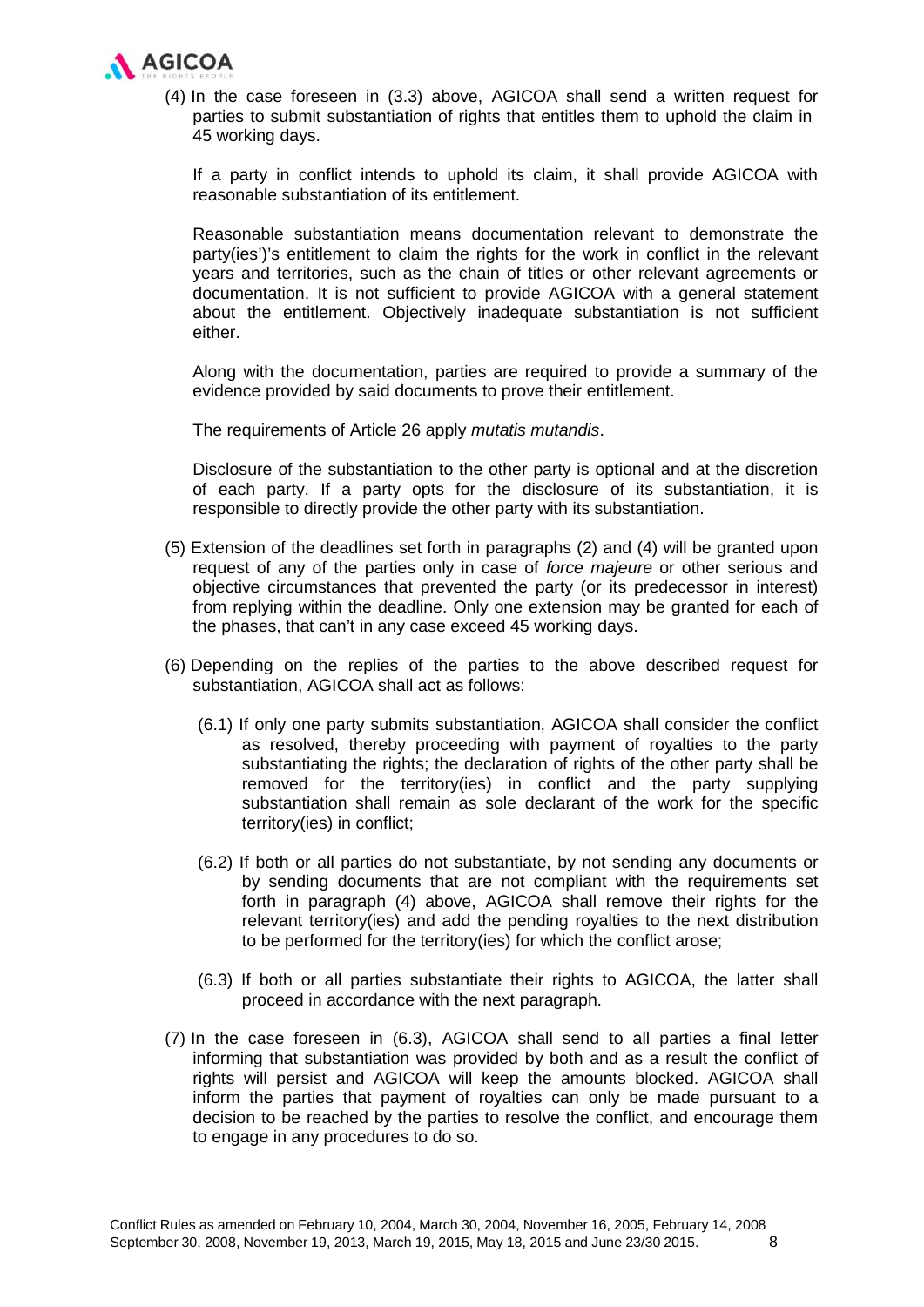

(8) When the conflicting parties inform AGICOA that they have fully or partly settled the conflict by any means, notifying AGICOA of written substantiation of the resolution achieved, AGICOA shall update with the rights and also distribute the amount of royalties accordingly.

Article 28(2) applies *mutatis mutandis*.

- (9) AGICOA's Executive Board shall at its own discretion decide to exempt persistent conflicts as defined in paragraph (1) from the current procedure and apply the general procedure. The decision shall be objectively substantiated and communicated to the parties.
- (10) AGICOA shall launch conflict resolution procedures as outlined in this article annually.

# **CHAPTER FOUR CONFLICT RESOLUTION PROCEDURE GENERAL PROVISIONS**

### ARTICLE 16 GENERAL STRUCTURE OF THE CONFLICT RESOLUTION PROCEDURE

- (1) AGICOA's conflict resolution procedure is a special procedure offered by AGICOA's Legal and Business Department to assist parties in the resolution of their conflicts.
- (2) In phase one and two of the conflict resolution procedure, AGICOA's Legal and Business Department invites the conflicting parties to analyze the conflict and then to either withdraw their claims or to maintain and substantiate them (see Chapter Five, first phase of the conflict resolution procedure and Chapter Six, second phase of the conflict resolution procedure).
- (3) If, after these two phases, the conflicting parties continue to maintain their claims, AGICOA's Legal and Business Department makes a recommendation to the parties on how to resolve the conflict (see Chapter Seven, recommendation phase of the conflict resolution procedure).

### ARTICLE 17

# SPECIAL REQUIREMENTS FOR COMMUNICATIONS DURING THE CONFLICT RESOLUTION PROCEDURE

- (1) As AGICOA's conflict resolution procedure is a formal procedure conducted by AGICOA's Legal and Business Department particular formal requirements for the communications between conflicting rights holders and AGICOA's Legal and Business Department apply.
- (2) The conflicting rights holders shall use the proposed electronic or paper reply forms or IRRIS Web for the communication with AGICOA's Legal and Business Department.
- (3) The conflicting rights holders shall send forms and related documents to AGICOA's Legal and Business Department by registered letter, fax or e-mail. In case of electronic communication the conflicting rights holders bear the risk of proof that AGICOA received their communication.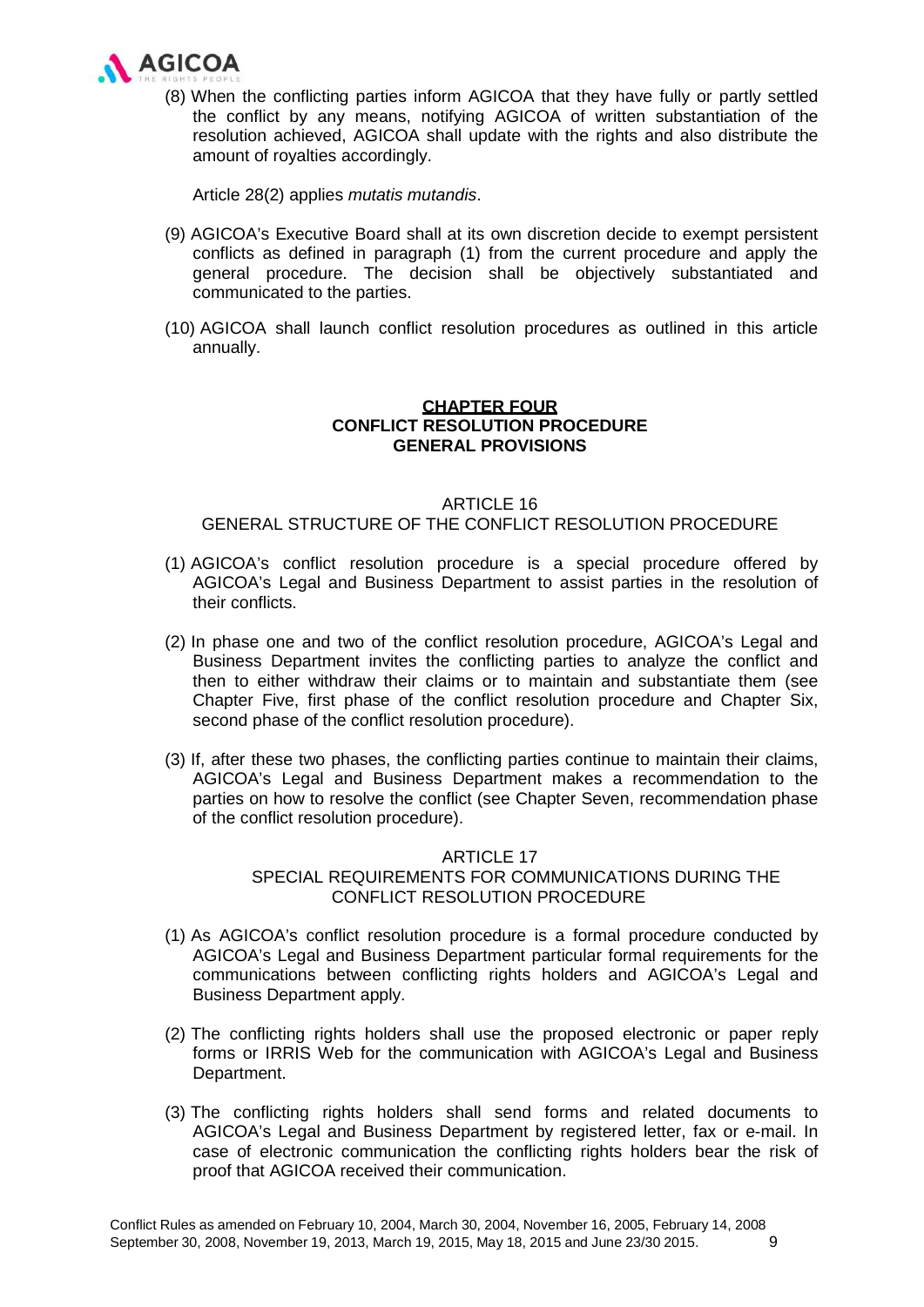

- (4) AGICOA's Legal and Business department shall send its communication to the conflicting rights holders by registered letter, fax or by e-mail. In case of electronic communication AGICOA bears the risk of proof that the conflicting rights holders received its communication.
- (5) For neutrality reasons AGICOA's Legal and Business Department is free to refuse any oral communication with the conflicting rights holders. An oral communication is not sufficient to respect the deadlines in the course of the conflict resolution procedure.
- (6) Any information relating to royalties paid to any of the opposing parties of the conflict resolution procedure (prior to said procedure being formally notified and resolved – to include in case of Option 1) is subject to confidentiality, and cannot be disclosed by AGICOA to any of the parties, except in case the party receiving said royalties explicitly authorizes AGICOA to disclose said amounts to the opposing party (ies). AGICOA shall also disclose said information in case it is notified to do so by a court of law or by an arbitration court. This rule is applicable to all cases, even if a formal conflict resolution procedure has not been initiated.

#### **ARTICLE 18**

# SPECIAL REQUIREMENTS FOR THE EVIDENCE TO BE PROVIDED IN THE CONFLICT RESOLUTION PROCEDURE

Contracts, agreements and other documents bearing personal signatures and being used for evidence purposes shall be sent in the original, copied or scanned version.

AGICOA is free to refuse the submission of agreements or letters that do not bear the necessary signatures.

#### ARTICLE 19

### ADMITTED LANGUAGES FOR THE CONFLICT RESOLUTION PROCEDURE

- (1) All communications have to be made in English or French.
- (2) If requested in writing by AGICOA, contracts, agreements and other documents in other languages being used for as evidence have to be accompanied by an authorised English or French translation.

If within 30 calendar days upon receipt of AGICOA's written request the conflicting party does not provide AGICOA with the translation the evidence will not be taken into account.

#### ARTICLE 20

# DEADLINES IN THE CONFLICT RESOLUTION PROCEDURE

- (1) The time limits set forth in these Conflict Rules start on the day on which any notification or any communication is received or could have been received, either by the addressee himself or by his representative.
- (2) In the case of communication per e-mail communication the date of receipt is the date of sending the e-mail communication unless AGICOA has received in the meantime a delivery failure report. In case of registered letter with acknowledgement of receipt the date of receipt is the date marked on the receipt. In case of fax communication, the date of receipt is the date of sending the fax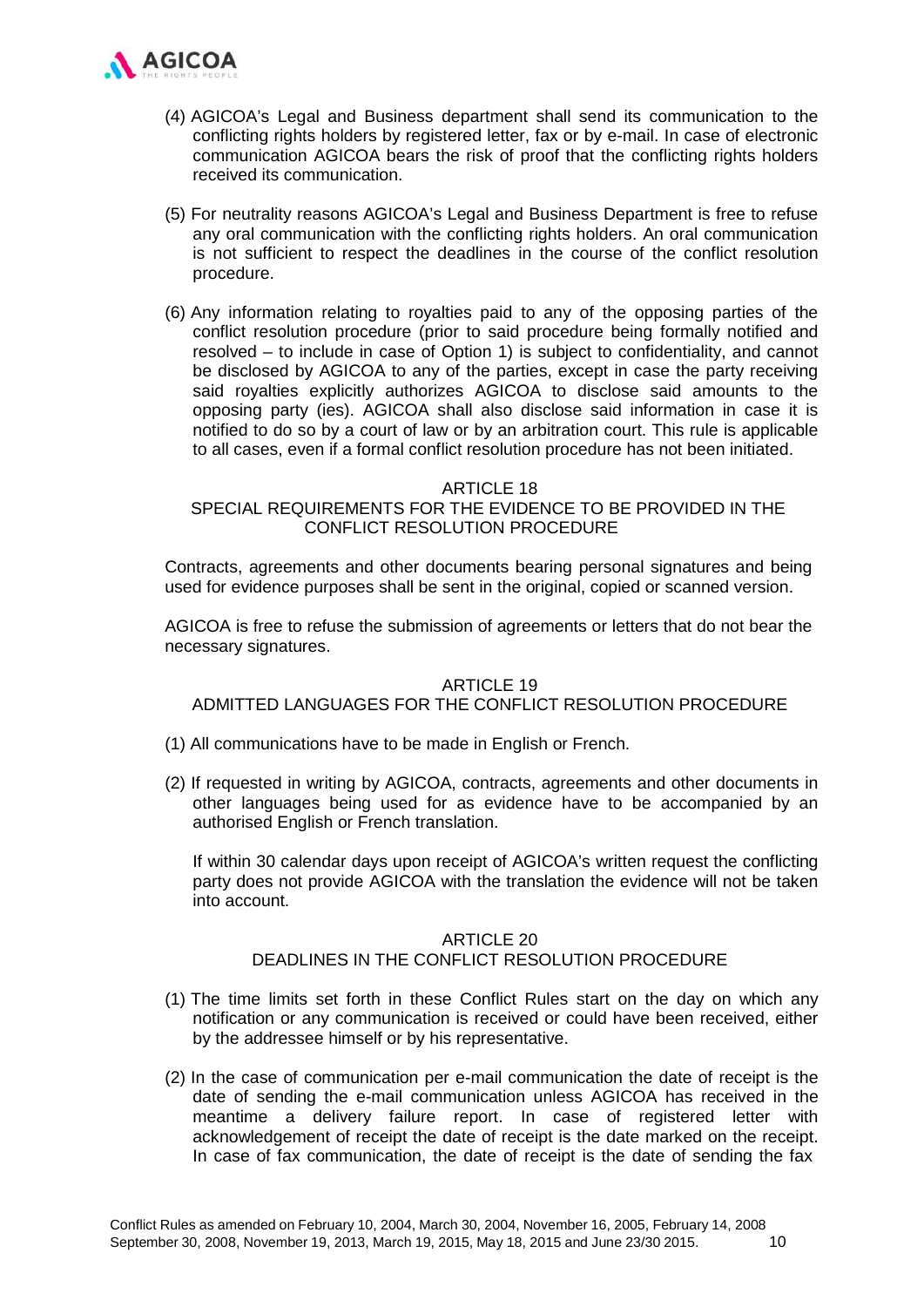

message as indicated on the sender's fax transmission report. The conflicting parties are urged to keep the acknowledgements of receipts and their fax transmission reports throughout the conflict resolution procedure.

- (3) A deadline set forth under these regulations expires independently of the fact that it expires on a holiday or on a non-working day in the country of domicile or of the place of incorporation of the addressee.
- (4) Holidays and non-working days are included in the calculation of the time limits.
- (5) Any party in conflict may make a written and motivated request to extend the deadlines set in the Conflict Rules. The request shall specify the period of the extension which shall not exceed 60 calendar days. As a general rule AGICOA shall accept reasonably motivated requests and extend the deadline by a defined period.

Deadlines shall be extended only once unless unforeseeable circumstances suggest another extension.

### ARTICLE 21

# PROCEDURAL FLAWS IN THE CONFLICT RESOLUTION PROCEDURE AND REMEDIES

- (1) If a party proves that it has not received a communication from AGICOA's Legal and Business Department that sets a deadline, the party will be treated as if it had not missed the deadline: AGICOA shall set a new reasonable deadline to this party to respond.
- (2) If AGICOA's Legal and Business Department sent its communication to a wrong e-mail address, to a wrong postal address or – in case of fax transmission – to a wrong fax number, the communication is deemed to be inexistent. It does not generate any deadline.

However, the e-mail address, postal address or fax number is deemed to be valid if the communication, while arriving at the premises of the addressee, did not reach the competent person within the organization of the addressee.

(3) If a conflicting party failed to respond within a deadline, AGICOA is free to accept a belated reply if the delay is insignificant. In case of a significantly belated reply AGICOA can accept it if the late rights holder substantiates the reasons for the delay and if the opposing conflicting rights holder agrees with the acceptance of the belated reply.

As a general rule, a reply is significantly belated if it is received more than 7 calendar days after the end of the relevant deadline.

# **ARTICLE 22** THIRD PARTY JOINING AN EXISTING CONFLICT RESOLUTION PROCEDURE

(1) If, after AGICOA's Legal and Business Department having started a conflict resolution procedure between conflicting parties, a third party validly declares rights that are in conflict with the initially conflicting rights, the third party shall join the existing conflict resolution procedure on the conditions set out below. The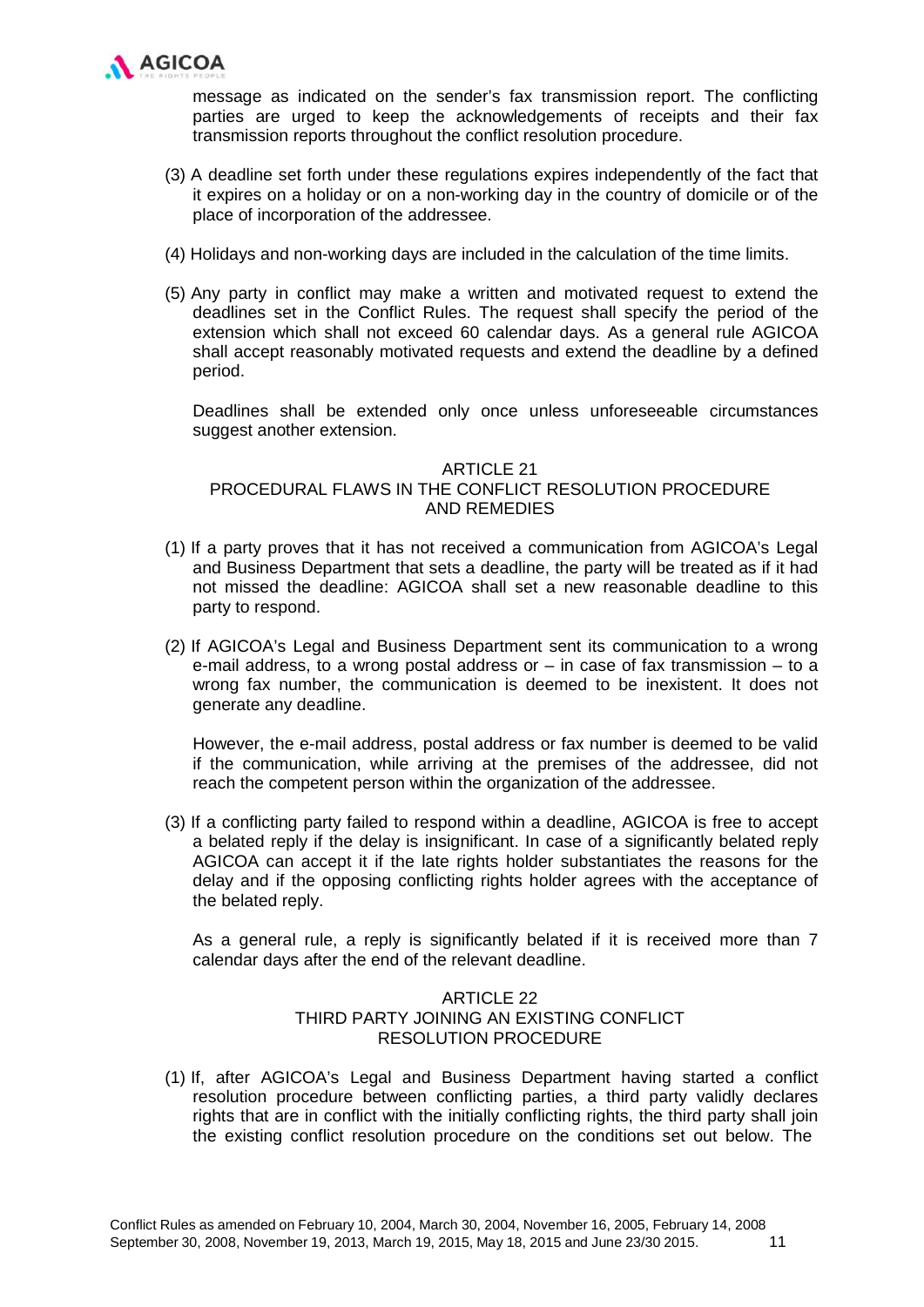

conditions depend on the status of the conflict resolution procedure between the initially conflicting parties at the moment of the joining of the third party.

(2) If the third party's declaration of rights for a given country and retransmission year that already are in conflict between the initially conflicting parties is a late declaration according to AGICOA's Distribution Rules, it is not a valid declaration in the sense of the present rules. A third party that makes a late declaration cannot join the existing conflict resolution procedure.

This provision applies to late declarations made as of January 1, 2004 only.

- (3) If the valid third party's declaration of rights has been registered before the end of the 90 day deadline that starts to run after the initial conflict announcement (see Article 24), AGICOA's Legal and Business Department shall restart the conflict resolution procedure from its very beginning.
- (4) If the valid third party's declaration of rights has been registered after the above mentioned 90 day deadline but before a draft recommendation has been sent to the initially conflicting parties, AGICOA shall apply an accelerated conflict resolution procedure to allow the third party to join the existing conflict resolution procedure without starting it from the beginning.

For this purpose, AGICOA shall send to the third party a communication with all necessary details of the conflict (rights in conflict, broadcasts, parties, etc). The third party has 45 calendar days from the receipt of this communication to react to it. The reactions can be: lack of response or incomplete response, withdrawal or reduction of the claim, settlement agreement, upholding or extension of the claim.

Articles 25-29 of the present Conflict Rules apply *mutatis mutandis*.

As the third party joins the conflict in its second phase the joining party has to provide AGICOA from the beginning with the full evidence of its entitlement. The requirements for substantiation and evidence from both the first and second phase apply to the joining party. For this purpose notably Articles 26 and 33 apply *mutatis mutandis* except for the shorter deadline of 45 calendar days.

To the parties that were in conflict prior to the joining of the new party AGICOA shall send an updated conflict report that includes the new joining party. The initially conflicting parties have 45 calendar days from receipt of this communication to react to the announcement that a new party has joined the conflict resolution procedure. The reactions can be: lack of response, withdrawal or reduction of the claim, settlement agreement, upholding or extension of the claim. The initially conflicting parties have to provide AGICOA within the above deadline with any (additional) substantiation and evidence of their claims that they judge necessary in light of the third party that joins the conflict.

- (5) If the valid third party's declaration of rights has been registered in the period between the sending the draft recommendation and the implementation of the final recommendation, AGICOA's Legal and Business Department shall revoke its (draft or final) recommendation and apply the accelerated conflict resolution procedure defined in Article 22(4) in order to allow the third party to join the existing conflict resolution procedure without starting it from the beginning.
- (6) If the valid third party's declaration of rights has been registered after the implementation of the final recommendation, AGICOA's Legal and Business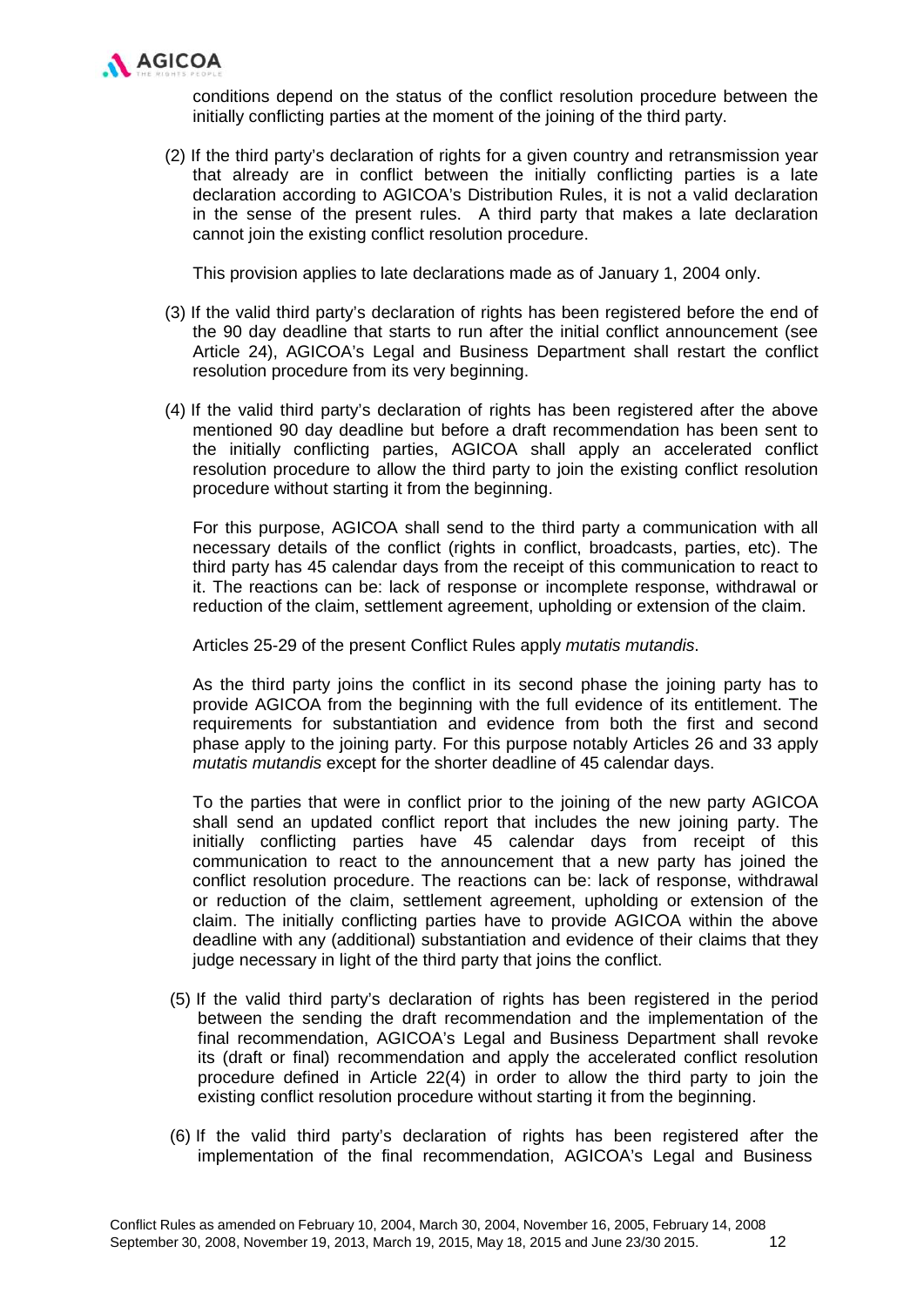

Department shall revoke its recommendation and apply the accelerated conflict resolution procedure defined in Article 22(4) in order to allow the third party to join the existing conflict resolution procedure without starting it from the beginning.

AGICOA shall inform the parties of the initial conflict resolution procedure that, according to the outcome of the new shortened conflict resolution procedure, they may have to refund the royalties that they received following the implementation of the recommendation.

(7) If the valid third party's declaration of rights has been registered after the initially conflicting parties have validly rejected AGICOA's final recommendation and therefore have started litigation, arbitration or settlement negotiations, AGICOA shall inform the initially conflicting parties about the third party's declaration.

The initially conflicting parties have 60 calendar days to inform AGICOA on how they have agreed to deal with the third party in the context of the arbitration or court proceeding.

If AGICOA does not receive within this deadline a commonly agreed proposal from the initially conflicting parties on how to fully include the third party in the arbitration, litigation or settlement negotiation, the third party shall not be included in the arbitration, litigation or settlement negotiations. In this case AGICOA shall not implement the final results of the arbitration, litigation or settlement negotiations but launch a new shortened conflict resolution procedure between the third party and those parties that got their claims confirmed by court, arbitration or settlement agreement. For this shortened conflict resolution procedure paragraph 4 of the present article applies *mutatis mutandis*. There is for all conflicting parties only one single phase prior to recommendation with immediate full substantiation within a reduced deadline of 45 calendar days.

### ARTICLE 23

# ADDITIONAL BROADCASTS WITH CONFLICTING RIGHTS AFTER THE LAUNCHING OF THE CONFLICT RESOLUTION PROCEDURE

- (1) If, in the course of the three phases of the conflict resolution procedure or the following litigation or arbitration proceedings, additional broadcasts of the work in conflict lead to an increase in the royalties frozen, AGICOA will not start separate conflict resolution procedures, but will inform the conflicting parties about the additional amounts involved.
- (2) If the additional broadcast(s) result(s) in the addition of new conflicting parties, Article 22 of the present Conflict Rules applies.

# **CHAPTER FIVE FIRST PHASE OF THE CONFLICT RESOLUTION PROCEDURE**

# ARTICLE 24 ANNOUNCEMENT OF THE CONFLICT TO THE CONFLICTING PARTIES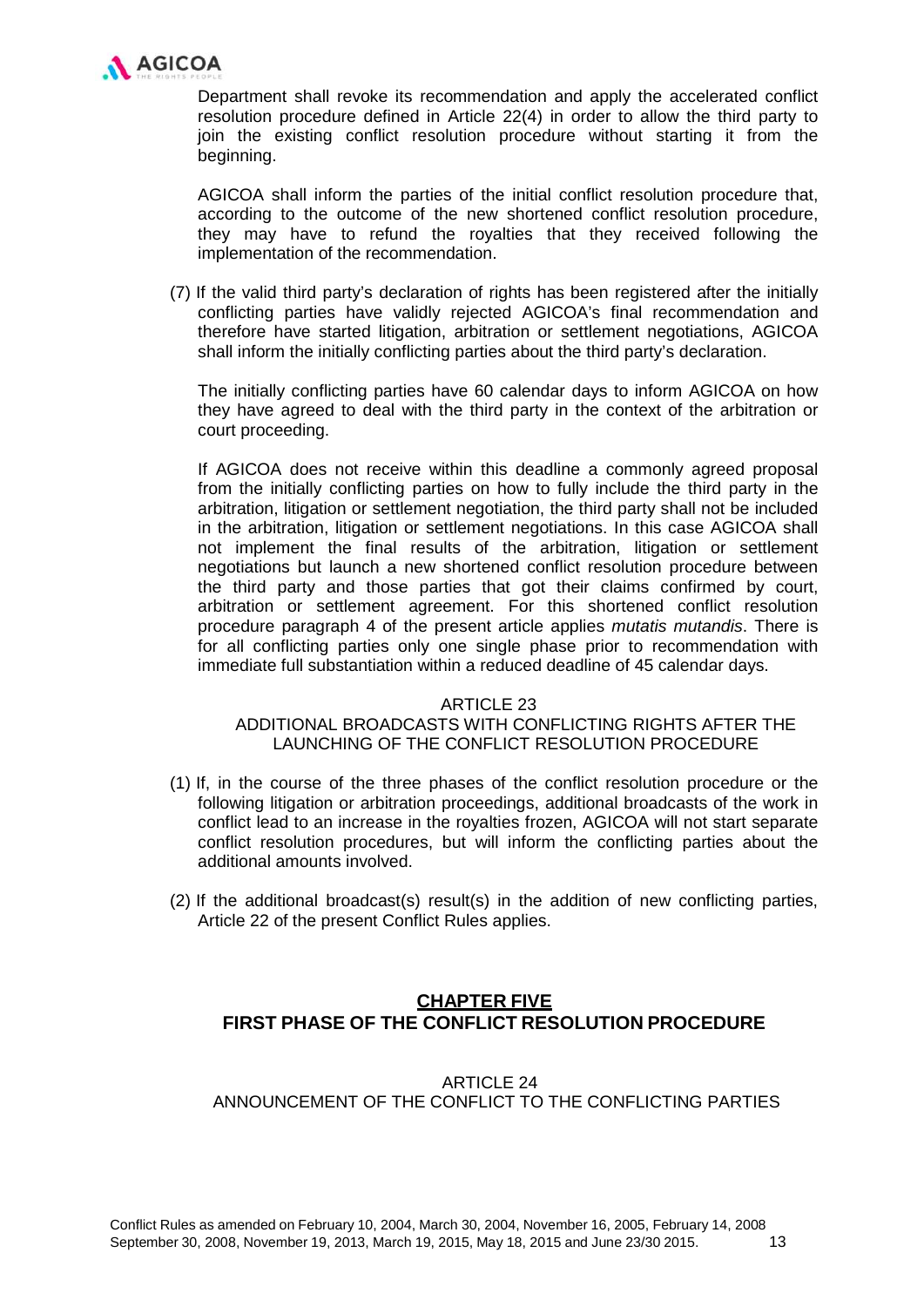

- (1) AGICOA's Legal and Business Department starts the first phase of the conflict resolution procedure by sending the conflict announcement to the conflicting parties.
- (2) The above conflict announcement shall contain appropriate information enabling the parties to analyse the conflict and their claim.

As a general rule the conflict announcement shall contain the following information: name(s) and address(es) of the conflicting party(ies), the work in conflict, the language version(s) and the country(ies) of retransmission with conflicting rights, the conflicting rights period(s), the percentage of the claimed rights, the broadcasts and the amount of frozen royalties.

- (3) By the conflict announcement AGICOA sets to the parties a deadline of 90 calendar days to react to AGICOA's announcement of the conflict. In case of a third party joining an existing conflict resolution procedure Article 22 applies.
- (4) AGICOA may not be in a position to communicate to the other conflicting rights holders the name and the address of the individual rights holder being in conflict if this individual rights holder is represented by an external collecting society, an agent or another entity that acts in AGICOA's conflict resolution procedure instead and in the place of the individual rights holder.

If the external collecting society, agent or the other entity does not object in writing at the moment of the above conflict announcement the external collecting society, the agent or the other entity accepts that it is deemed to act instead of its rights holder in the conflict resolution procedure and that it is also responsible for the respect of the present conflict resolution procedure and notably its deadlines. The external collecting society, agent or the other entity shall hold AGICOA harmless against any claim made by its rights holder against AGICOA in the context of the conflict resolution procedure.

### **ARTICLE 25**

# REACTIONS TO THE ANNOUNCEMENT OF THE CONFLICT

- (1) The conflicting rights holders shall react to the conflict announcement within the deadline of 90 calendar days set in Article 24.
- (2) For their reaction to the conflict announcement, the conflicting rights holders shall use the IRRIS Web application or alternatively the form attached to the announcement of the conflict.
- (3) Their reaction to the conflict announcement can be either the withdrawal of the rights, the reduction of the claim, upholding of the claim, the extension of the claim or the conclusion of a settlement agreement with regard to the conflict.
- (4) The reaction to the conflict announcement has to specify whether the extension, upholding, settlement, reduction or withdrawal of the claim is total or covers only a part of the conflict.
- (5) A lack of reaction or an incomplete reaction is deemed to be a withdrawal of the claim. Also a late reaction after the expiration of the deadline is deemed to be a withdrawal of the claim.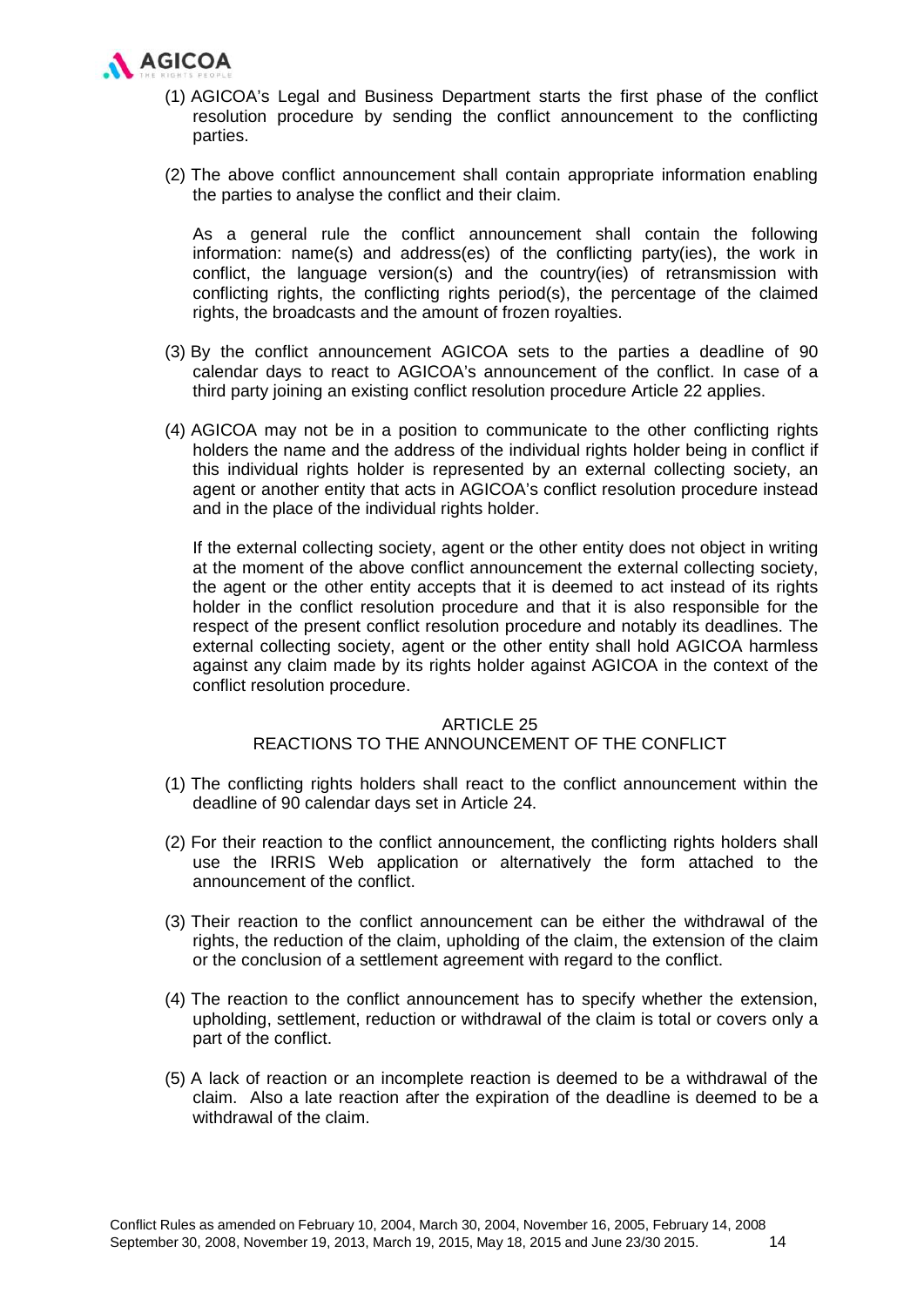

# ARTICLE 26 UPHOLDING OF THE CLAIM

(1) In case of upholding the claim the conflicting party has to substantiate its claim by describing the reasons why it believes to be entitled to receive the royalties in conflict from AGICOA:

If the party is the initial producer of the title in conflict, it has to indicate this in its reply and also has to give the necessary assurance that it has not transferred or licensed the rights in conflicts to the other conflicting parties.

If the party is not the initial producer of the title in conflict but a successor in title, it has to describe the full and uninterrupted chain of agreements from the initial producer to its own entitlement.

Should the conflict not be resolved after the first phase of the conflict resolution procedure, AGICOA shall communicate the above substantiation to the other conflicting parties at the beginning of the second phase of the conflict resolution procedure.

(2) The conflicting party who upholds its claim in this first phase of the conflict resolution procedure is not obliged to support its claim with the relevant evidence like copyright certificates, agreements, letters and other documentation.

However, it is encouraged to do so, as the presentation of full evidence at this early stage of the conflict resolution procedure may induce the other conflicting parties to withdraw their claim.

If the conflicting party provides AGICOA with the relevant evidence in this first phase of the conflict resolution procedure, AGICOA will communicate these documents to the other conflicting parties at the beginning of the second phase of the conflict resolution procedure unless the party explicitly request non-disclosure of the evidence.

- (3) If a conflicting individual rights holder is represented by an external collecting society, an agent or another entity that acts instead of it in the context of the conflict resolution procedure, the external collecting society, agent or the other entity has to comply with the requirements specified above.
- (4) The requirements of article 33 on reasonable substantiation apply *mutatis mutandis*.

# ARTICLE 27 WITHDRAWAL OF THE CLAIM

- (1) If the rights holder has duly informed AGICOA of having totally or partly withdrawn its rights, it is deemed to have thus definitively waived its claim. AGICOA will update or delete its rights accordingly.
- (2) AGICOA will inform the other conflicting party(ies) of the total or partial withdrawal of the rights holder's claim.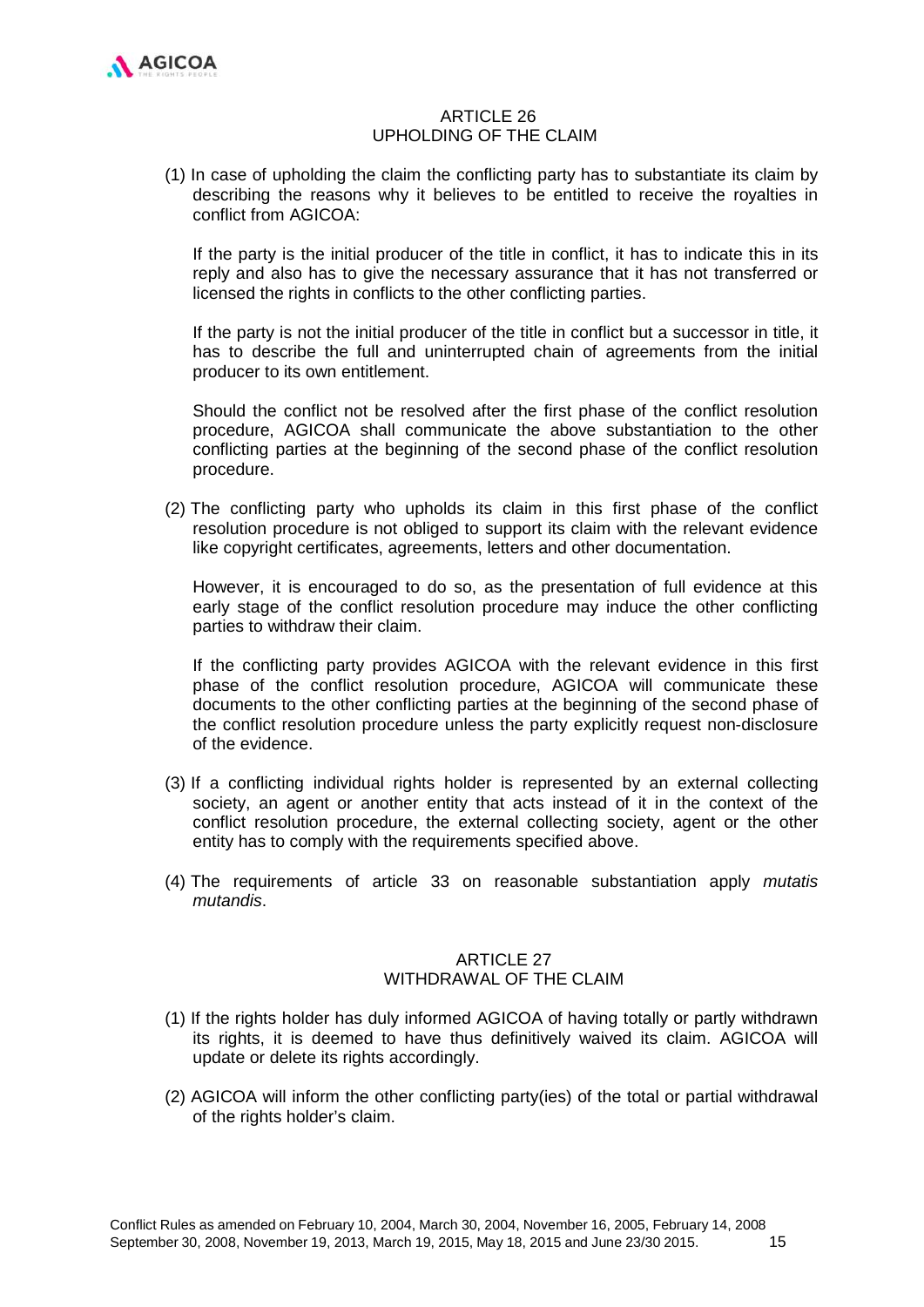# ARTICLE 28 SETTLEMENT OF THE CONFLICT

- (1) If the conflicting rights holders have duly informed AGICOA that they have reached total or partial settlement (together with a copy of such settlement agreement duly signed by the conflicting parties), AGICOA shall update the rights accordingly and also distribute the amount of royalties according to the terms of the settlement agreement.
- (2) The rights holders by informing AGICOA about the settlement waive all claims against AGICOA going beyond the settlement and jointly hold AGICOA harmless against any third party claim related to the specific rights for which the settlement had been reached.

#### ARTICLE 29

### LACK OF RESPONSE OR AN INCOMPLETE RESPONSE

(1) If AGICOA does not receive a written response in the first phase of the conflict resolution procedure within the deadline of 90 calendar days set out in Article 24(3), the rights holder is deemed to have withdrawn its claim. AGICOA will update or delete its rights accordingly.

The rights holder waives all claims against AGICOA with regard to update or the deletion of the rights and the non-payment of the royalties blocked by the conflict.

(2) The above paragraph applies *mutatis mutandis* in case of incomplete response.

The response is incomplete if it does not state whether the rights holder either (a) withdraws the claim, (b) upholds the claim, or (c) has settled the conflict.

The response will also be deemed incomplete if it does not specify the partial withdrawal, settlement, extension or upholding of the claim.

In the case of upholding the claim, the response is incomplete if it is not sufficiently substantiated. The requirements for substantiation are specified in Article 26 of the present rules.

In the case of settlement, the response will be deemed incomplete if it does not include the original or copy of the settlement agreement signed by the conflicting parties.

- (3) In case of total lack of responses or in case of incomplete responses from all conflicting parties, AGICOA shall delete all their conflicting rights and distribute the royalties amongst other rights holders either by adding the royalties to the distribution of the respective country and broadcasting year or by adding them to the next general reserve distribution.
- (4) If only one conflicting party upholds its claim while the other conflicting parties do not respond or do not respond properly, AGICOA will distribute the amount of royalties to the party upholding its claim.

### ARTICLE 30 COMMUNICATION OF THE RESULTS OF THE FIRST PHASE OF THE CONFLICT RESOLUTION PROCEDURE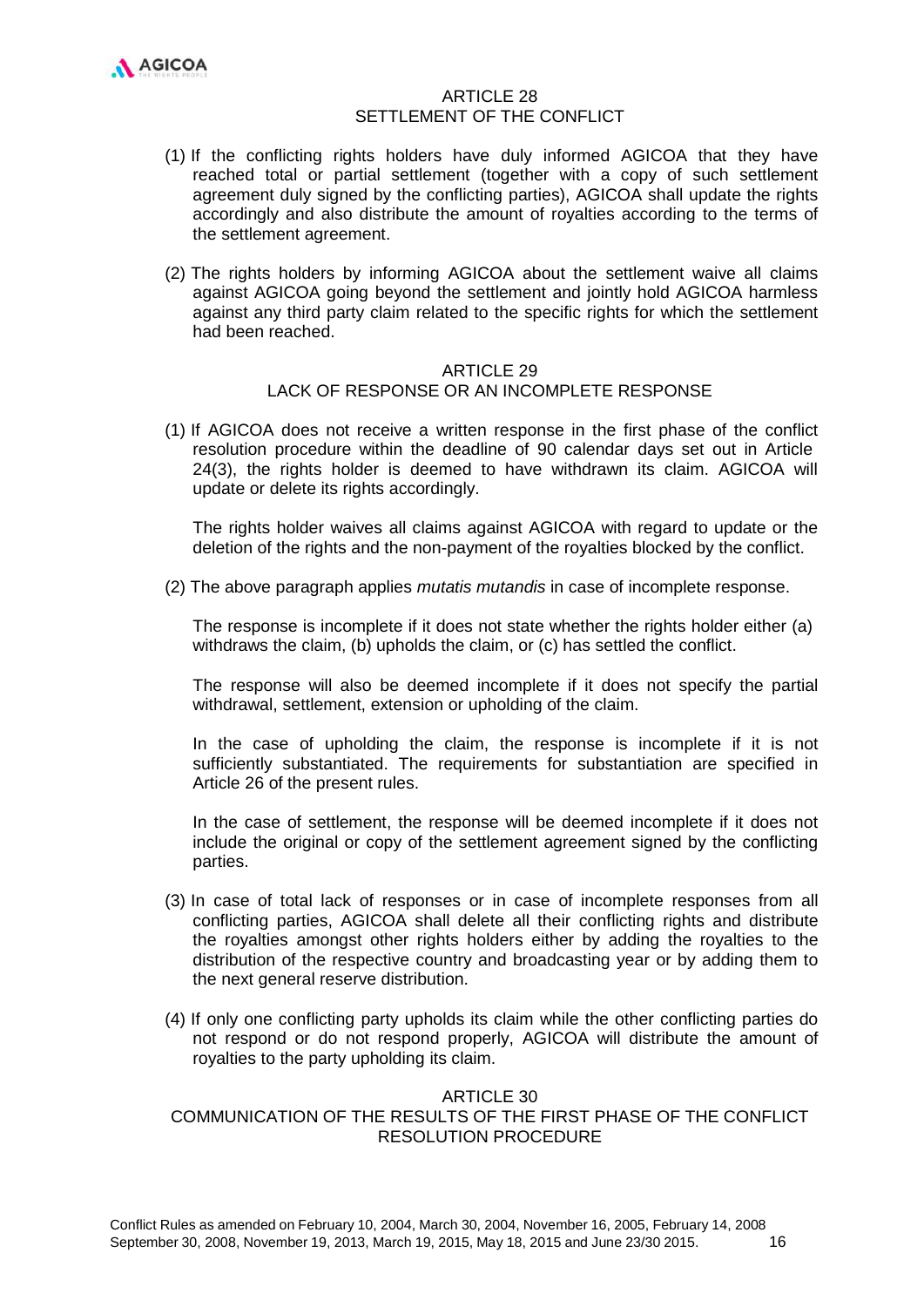

Following the reactions that AGICOA has received from the conflicting parties following the conflict announcement AGICOA's Legal and Business Department shall inform the parties whether the conflict has been fully resolved or whether the conflict goes on.

Should more than one party fully or partly uphold their claims, AGICOA's Legal and Business Department shall start the second phase of the conflict resolution procedure (see Chapter Six).

# **CHAPTER SIX SECOND PHASE OF THE CONFLICT RESOLUTION PROCEDURE**

# ARTICLE 31

# COMMUNICATION OF THE ONGOING CONFLICT

- (1) In the communication to the conflicting rights holders that the conflict continues after the first phase of the conflict resolution (see Article 30), AGICOA's Legal and Business Department shall set a deadline of 60 calendar days to the conflicting parties for their further reactions.
- (2) Together with this communication, AGICOA's Legal and Business Department shall circulate amongst the conflicting parties the grounds for upholding their claims that the opposing parties had sent to AGICOA in the first phase of the conflict resolution procedure. AGICOA shall also circulate the evidence like letters and agreements provided by the parties in the first phase unless a party explicitly requested non-disclosure of the evidence.
- (3) Those rights holders who in the first phase of the conflict resolution procedure have withdrawn their claims or are deemed to have withdrawn their claim shall not be party to the second phase of the conflict resolution procedure.

### ARTICLE 32

REACTION TO THE COMMUNICATION OF THE ONGOING CONFLICT

- (1) The conflicting parties have to react to the communication of the ongoing conflict within the deadline of 60 calendar days.
- (2) For their reaction the conflicting rights holders shall use the conflict resolution procedure IRRIS Web application or alternatively the form attached to the communication of the ongoing conflict.
- (3) The reaction can be either the extension of the claim, the upholding of the claim, the reduction of the claim, the withdrawal of the rights, or the conclusion of a settlement agreement with regard to the conflict.
- (4) The reaction has to specify whether the extension, upholding, reduction, withdrawal or settlement of the claim is total or covers only a part of the conflict.
- (5) A lack of reaction or an incomplete reaction is deemed to be a withdrawal of the claim. Also a late reaction after the expiration of the deadline is deemed to be a withdrawal of the claim.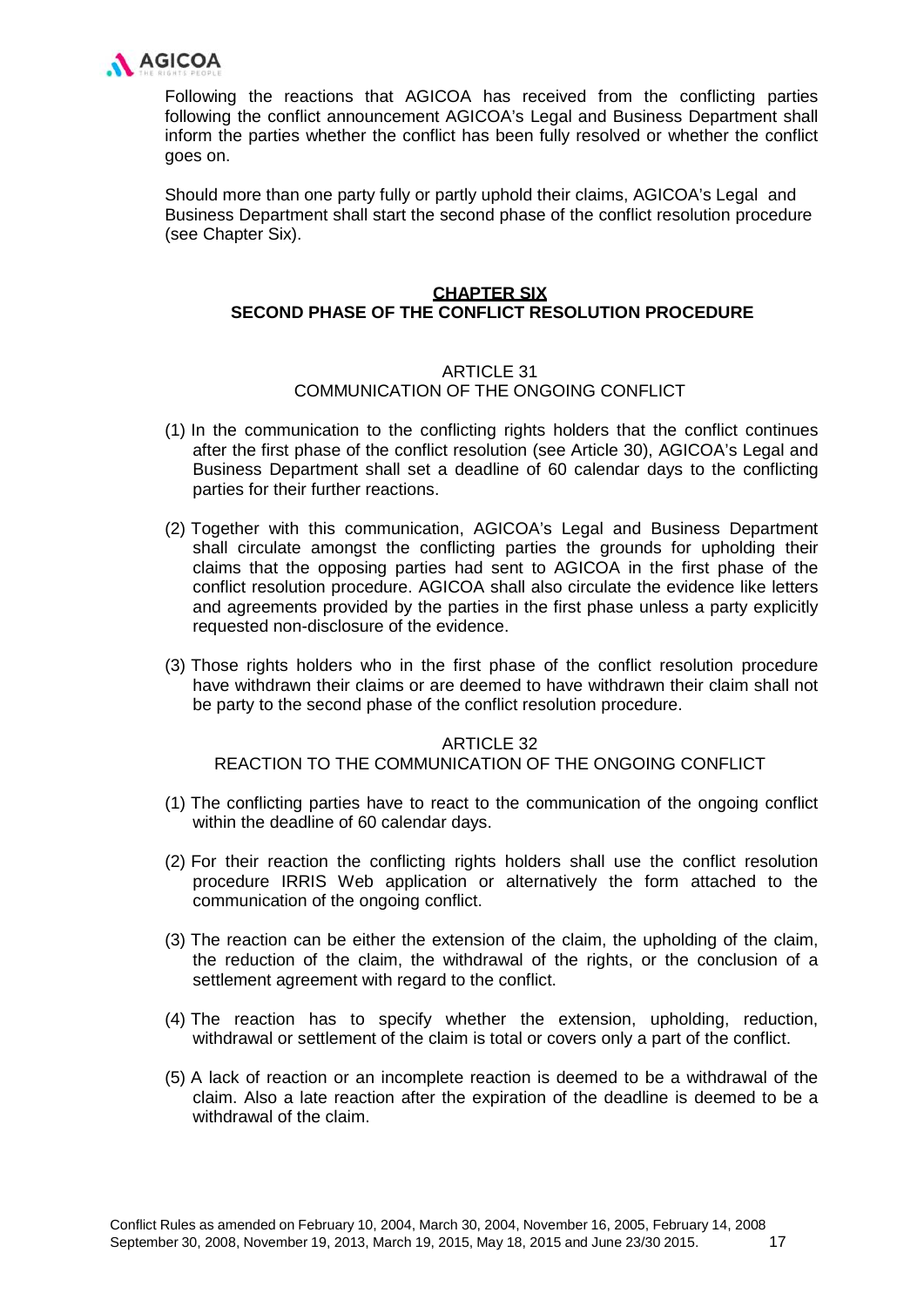

### ARTICLE 33 CONTINOUS UPHOLDING OF THE CLAIM

(1) In case of upholding its claim in the second phase of the conflict resolution procedure, the conflicting party has to further substantiate its claim by describing the reasons why it believes to be entitled to receive the royalties in conflict from AGICOA. It shall also comment on the substantiations and /or evidence provided by the other conflicting parties in the first phase of conflict resolution proceeding, if any, and shall describe the reasons why it believes that the position of the other conflicting parties is wrong.

Should the conflict not be resolved after the second phase of the conflict resolution procedure, AGICOA shall communicate the above substantiation to the other conflicting parties at the beginning of the third phase of the conflict resolution procedure.

If a party in conflict intends to uphold its claim, it shall provide AGICOA with reasonable substantiation of its entitlement.

Reasonable substantiation means documentation relevant to demonstrate the party(ies')'s entitlement to claim the rights for the work in conflict in the relevant years and territories, such as the chain of titles or other relevant agreements or documentation and includes proof of representation. It is not sufficient to provide AGICOA with a general statement about the entitlement. Objectively inadequate substantiation is not sufficient either.

Along with the documentation, parties are required to provide a summary of the evidence explaining and substantiating the reasons for the documents supplied to be sufficient and adequate to prove their entitlement.

The requirements of Article 26 apply mutatis mutandis.

Disclosure of the substantiation to the other party is optional and at the discretion of each party. If a party opts for the disclosure of its substantiation, it is responsible to directly provide the other party with its substantiation.

(2) If the party is the initial producer of the title in conflict it has to indicate this in its reply and also has to give the necessary assurance that it has not transferred or licensed the rights in conflict to the other conflicting parties.

If the conflicting rights holder is not the initial producer of the title in conflict the rights holder has to provide evidence with authoritative effect in support of its claim such as a chain of titles spanning from the initial producer of the film in conflict to its own entitlement, or other relevant documentation supporting the claim.

(2a) If the conflicting party provides AGICOA with the relevant evidence in this second phase of the conflict resolution procedure AGICOA shall communicate these documents to the other conflicting parties unless the party explicitly requests nondisclosure of the evidence.

AGICOA shall communicate the above evidence to the other conflicting parties who upheld their claims. This communication shall be done at the end of the 60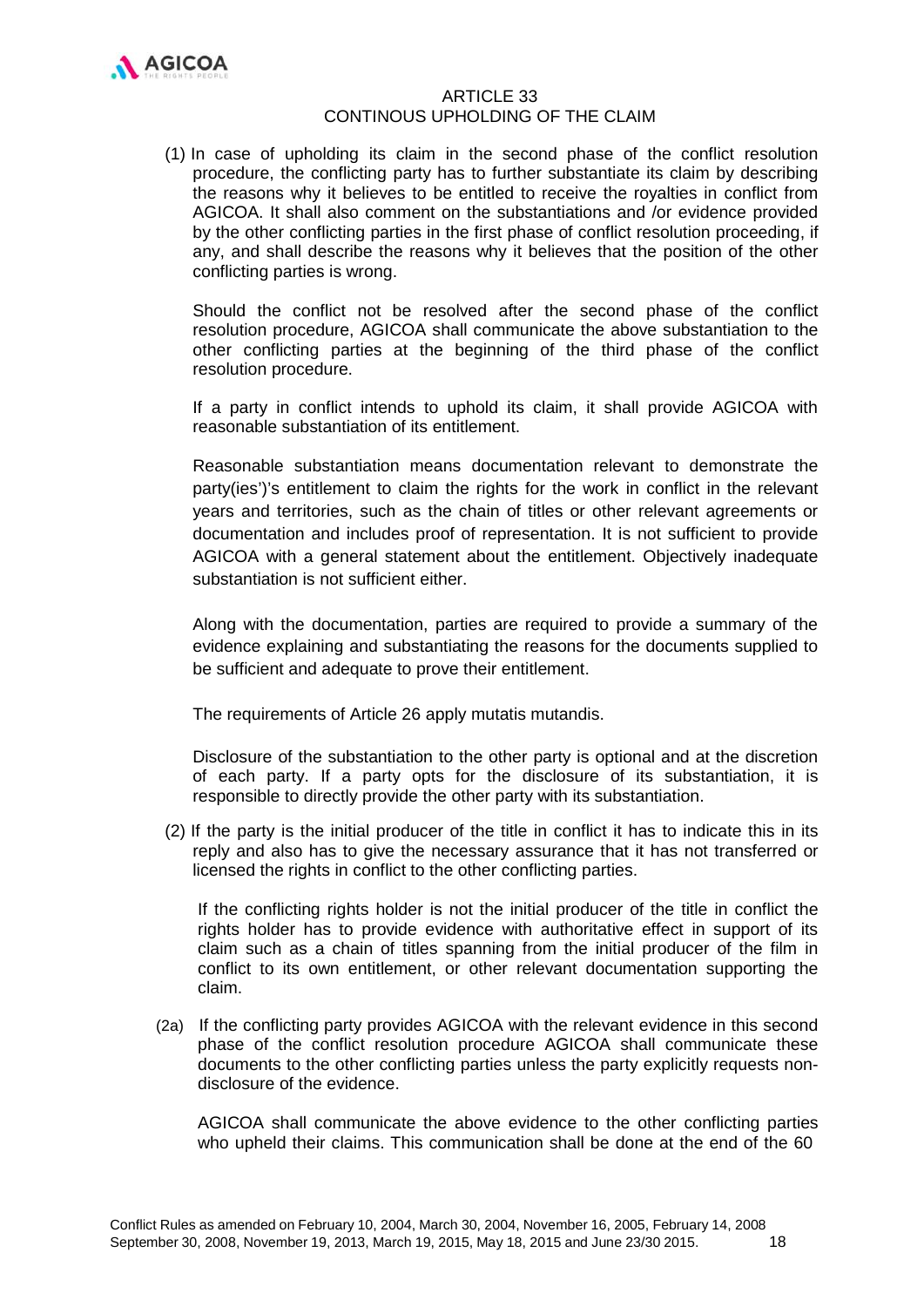

.

day deadline specified in Article 31 or once the other conflicting party(ies) has also communicated new evidence to be exchanged.

In this communication AGICOA shall set them a deadline of 30 calendar days to check whether in light of the new evidence they withdraw their claim.

For their reaction the rights holders shall use the form attached to the communication of the new evidence.

- (3) If the rights holder who wants to uphold its claims does not provide AGICOA with further substantiation and evidence according to paragraph (1) and (2), AGICOA is entitled to consider its response as incomplete (see Article 32 (5)) or to accept its response as valid. In the latter case AGICOA's recommendation shall be based on the limited substantiation and evidence that the rights holder provided AGICOA with in the first phase of the conflict resolution procedure.
- (4) If a conflicting individual rights holder is represented by an external collecting society, an agent or another entity that acts instead of it in the context of the conflict resolution procedure, the external collecting society or the other entity has to comply with the requirements specified above.

# ARTICLE 34 WITHDRAWAL OF THE CLAIM

- (1) If the rights holder has duly informed AGICOA of having totally or partly withdrawn its rights within the 60 day deadline specified in Article 31(1), it is deemed to have thus definitively waived its claim. AGICOA will update or delete its rights accordingly.
- (2) AGICOA will inform the other conflicting party(ies) of the total or partial withdrawal of the rights holder's claim.

# ARTICLE 35 SETTLEMENT OF THE CONFLICT

- (1) If the conflicting rights holders have duly informed AGICOA that they have reached total or partial settlement (together with a copy of such settlement agreement duly signed by the conflicting parties) within the 60 day deadline specified in Article 31(1), AGICOA shall update the rights accordingly and also distribute the amount of royalties according to the terms of the settlement agreement.
- (2) The rights holders by informing AGICOA about the settlement waive all claims against AGICOA going beyond the settlement and jointly hold AGICOA harmless against any third party claim related to the specific rights for which the settlement had been reached.

# ARTICLE 36 LACK OF RESPONSE OR AN INCOMPLETE RESPONSE

(1) If AGICOA does not receive a written response in the second phase of the conflict resolution procedure within the deadline of 60 days set out in Article 31(1), the rights holder is deemed to have withdrawn its claim. AGICOA will update or delete its rights accordingly.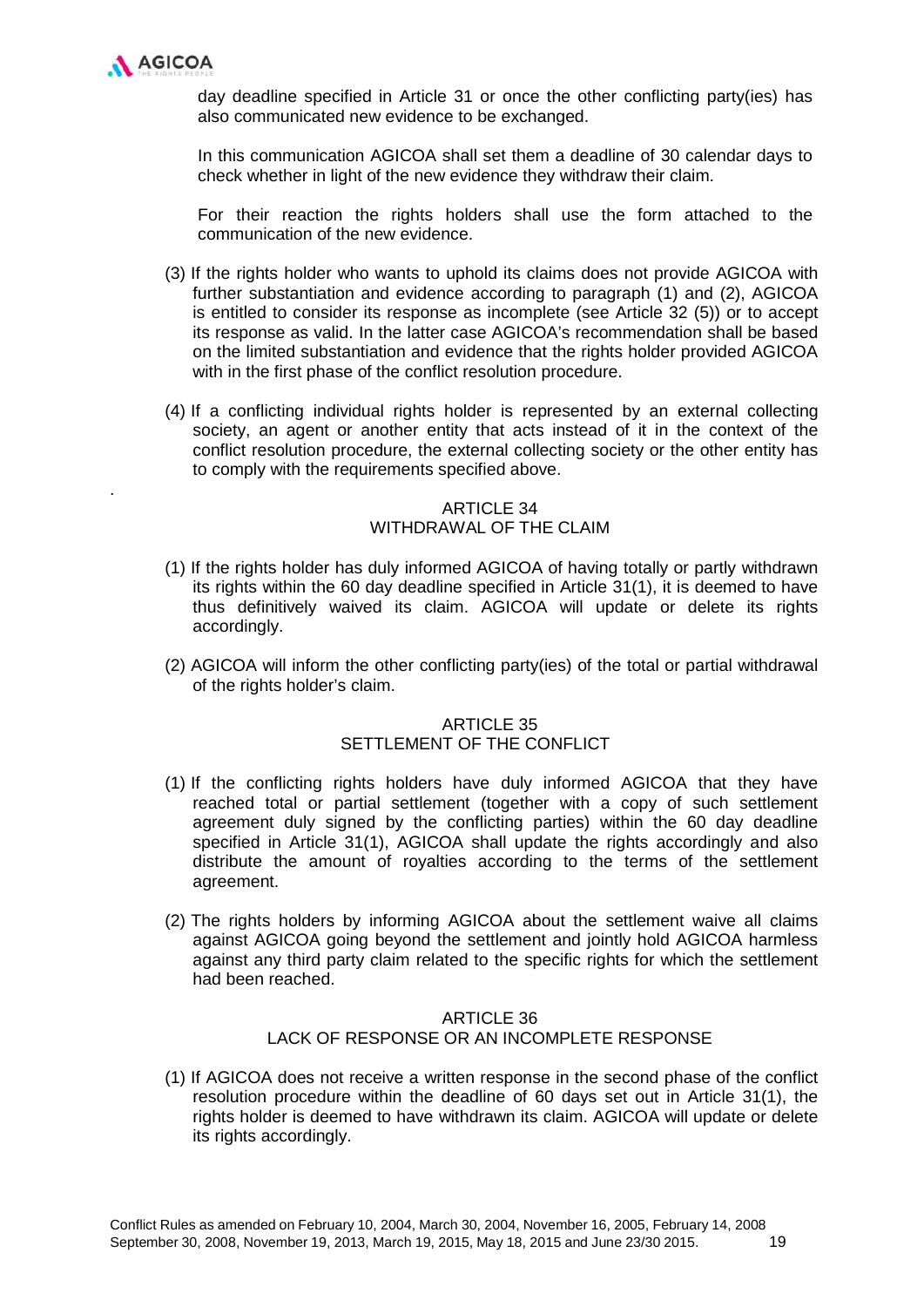

The rights holder waives all claims against AGICOA with regard to update or the deletion of the rights and the non-payment of the royalties blocked by the conflict.

(2) The above paragraph applies *mutatis mutandis* in case of incomplete response.

The response is incomplete if it does not state whether the rights holder either (a) withdraws the claim, (b) upholds the claim, or (c) has settled the conflict.

The response will also be deemed incomplete if it does not specify the partial withdrawal, settlement, extension or upholding of the claim.

In the case of upholding the claim, AGICOA's Legal and Business Department is free to judge the response incomplete if it is not sufficiently substantiated and does not give sufficient evidence. The requirements for substantiation and evidence are specified in Article 33 of the present rules.

In the case of settlement, the response will be deemed incomplete if it does not include the original or a copy the settlement agreement signed by the conflicting parties.

- (3) In case of total lack of responses or in case of incomplete responses from all conflicting parties, AGICOA shall delete all their conflicting rights and distribute the royalties amongst other rights holders either by adding the royalties to the distribution of the respective country and broadcasting year or by adding them to the next general reserve distribution.
- (4) If only one conflicting party upholds its claim while the other conflicting parties do not respond or do not respond properly, AGICOA will distribute the amount of royalties to the party upholding its claim.

#### ARTICLE 37

# COMMUNICATION OF THE RESULTS OF THE SECOND PHASE OF THE CONFLICT RESOLUTION PROCEDURE

- (1) In light of the reactions (see Articles 32-36) that AGICOA received from the conflicting parties in the course of the second phase of the conflict resolution procedure, AGICOA's Legal and Business Department shall inform the parties whether the conflict has been resolved.
- (2) Should more than one party fully or partly uphold their claims, AGICOA's Legal and Business Department shall ask the upholding parties whether they agree, instead of entering the recommendation phase of the conflict resolution procedure (see Chapter Seven), to have an additional deadline of six months to settle the conflict amongst themselves.
- (3) For this purpose AGICOA sets a deadline of 30 calendar days to the parties for communicating to AGICOA their agreement on opting out of the recommendation phase and having an additional period of six months to settle the conflict amongst themselves.
- (4) If AGICOA, within the 30 day deadline according to Article 37(3), receives confirmation from all upholding parties that they agree on opting out of the recommendation phase AGICOA shall invite the rights holders to settle the conflict amongst them and set the deadline of six months to do so.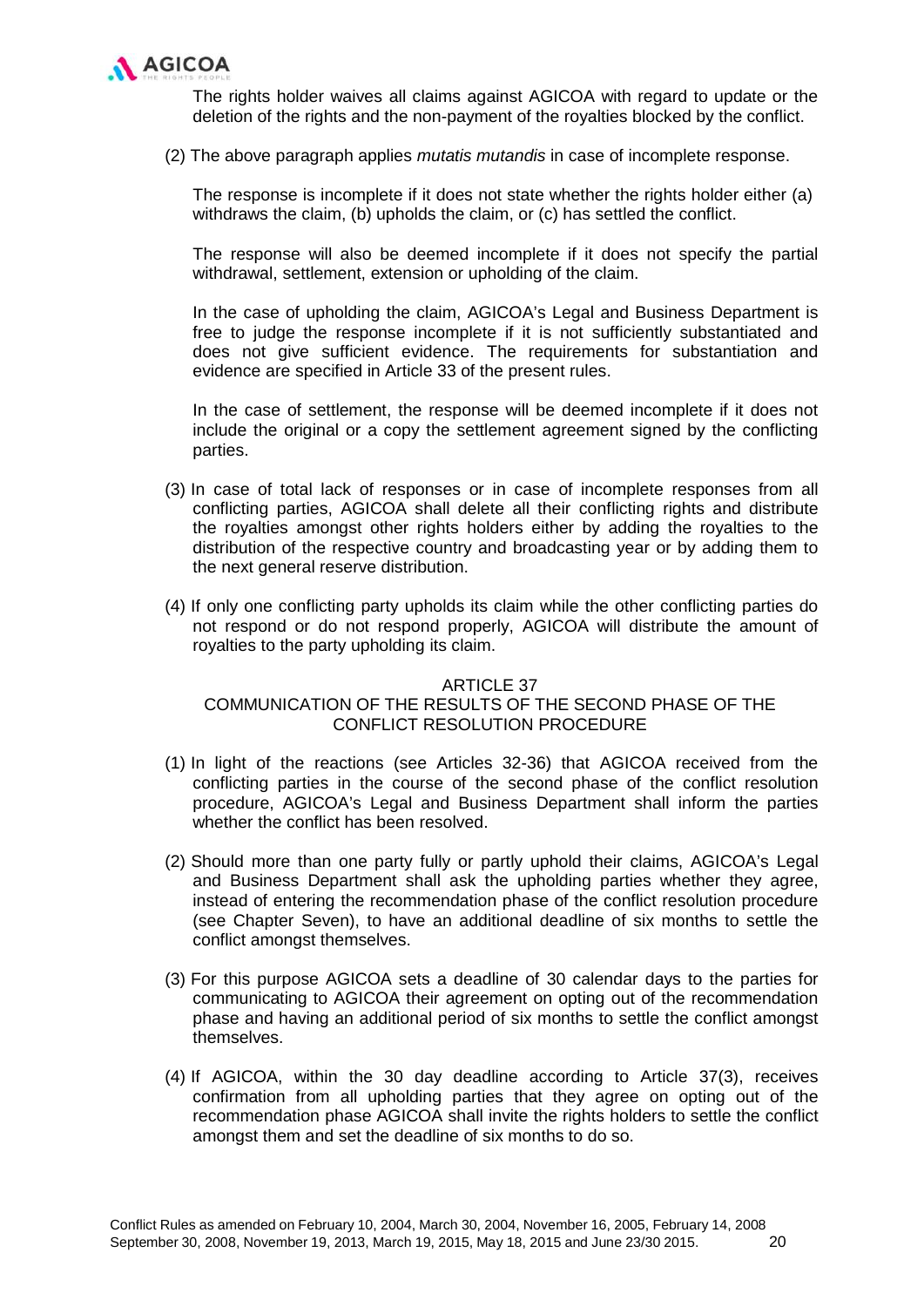

To the extent that AGICOA, prior to the expiration of the deadline of six months, receives a settlement agreement from the conflicting parties, AGICOA shall change the rights of the conflicting parties accordingly and close the conflict resolution procedure.

(5) If AGICOA has not received from the conflicting parties a settlement agreement within the deadline of six months from the conflicting parties, AGICOA shall inform the conflicting parties that it will continue the conflict resolution procedure with the recommendation phase (see Chapter Seven).

If AGICOA, within the 30 day deadline according to Article 37(3), does not receive the confirmation from all upholding parties that they agree on the opting out of the recommendation phase, AGICOA shall start the recommendation phase according to Chapter Seven.

### **CHAPTER SEVEN THIRD PHASE OF THE CONFLICT RESOLUTION PROCEDURE: RECOMMENDATION**

# **ARTICLE 38** RECOMMENDATION

- (1) If, at the end of the second phase of the conflict resolution procedure, more than one conflicting rights holder is upholding its claim, AGICOA's Legal and Business Department shall make a recommendation to the parties on how to resolve the conflict.
- (2) Subject to Articles 33(3), 33(2) and 40, AGICOA's recommendation shall be based on the information and evidence given by the conflicting parties during the first and second phases of the conflict resolution procedure. No additional information and evidence will be accepted by AGICOA, and all information in proof delivered after the terms of the relevant and applicable deadlines will be rejected.

AGICOA's Legal and Business Department is not obliged to do further research and enquiries if the entitlement of the conflicting parties can not clearly be derived from the information and evidence that the conflicting parties have provided AGICOA within the first and second phases of the conflict resolution procedure. AGICOA's Legal and Business Department is free to use publicly available information that has not been given by the conflicting parties, while it is not obliged to use these sources.

(3) AGICOA's Legal and Business Department shall analyse in the context of the recommendation if and to which extent the conflict was fully or partly generated by late declarations. Whether a declaration is considered to be a late declaration is set out in AGICOA's Distributions Rules and similar rules in place prior to the entry of force of AGICOA's Distribution Rules.

The present paragraph applies to late declarations made as of January 2004 only.

(4) AGICOA shall make its recommendation to parties on how to resolve the conflict to its best knowledge.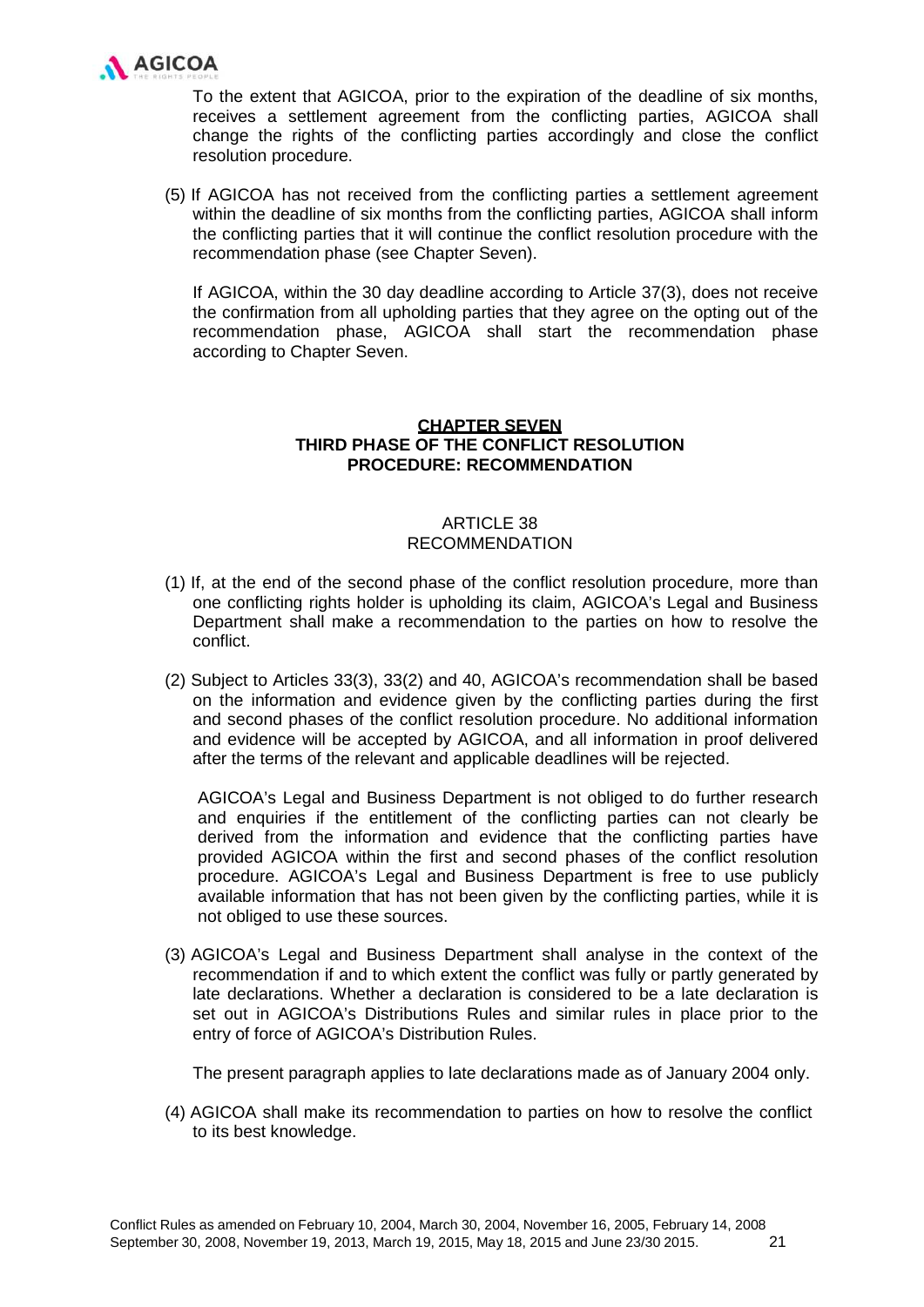

The conflicting parties cannot hold AGICOA legally and financially liable for its recommendation unless in case of wilful or seriously negligent infringement of substantive law or the present Conflict Rules. The conflicting parties notably waive any claim against AGICOA with regard to the content of its recommendation unless in case of wilful or seriously negligent infringement of substantive law or the present Conflict Rules.

# ARTICLE 39 DRAFT RECOMMENDATION

(1) AGICOA's Legal and Business Department shall send a draft recommendation to the conflicting parties.

As a general rule, the draft recommendation shall be sent within 30 calendar days after information about the end of the second phase of the conflict resolution procedure as mentioned in Article 37.

- (2) The conflicting parties have 30 calendar days after receipt of AGICOA's draft recommendation to either reject or accept AGICOA's draft recommendation.
- (3) For the rejection or acceptance of the draft recommendation the parties have to use for the form proposed by AGICOA.
- (4) No reply within this deadline or an incomplete reply is considered to be an acceptance of the draft recommendation.
- (5) If all conflicting parties accept the draft recommendation, it becomes final. AGICOA shall inform the parties accordingly.

# ARTICLE 40 REJECTION OF THE DRAFT RECOMMENDATION

- (1) The rejection of the draft recommendation is valid only if the rejection is motivated.
- (2) The rejection of the draft recommendation which does not detail the reasons why the draft recommendation was rejected, is incomplete. The incomplete rejection is considered to be an acceptance of the draft recommendation.
- (3) The rejection of the draft recommendation may be accompanied by new evidence.
- (4) Apart from being requested by AGICOA in the draft recommendation this new evidence will be accepted by AGICOA only if the party validly substantiates why it had not submitted this evidence during the first and second phase of the conflict resolution procedure".
- (5) AGICOA shall communicate the grounds of the rejection and new evidence to the other conflicting party.

A party is not allowed to request that its grounds for the rejection of the draft recommendation and/ or new evidence should not be communicated to the other parties. If it nevertheless makes this request, its rejection of the draft recommendation is not valid and deemed to be an acceptance.

(6) Should at least one of the conflicting parties validly reject the draft recommendation, AGICOA's Legal and Business Department shall inform the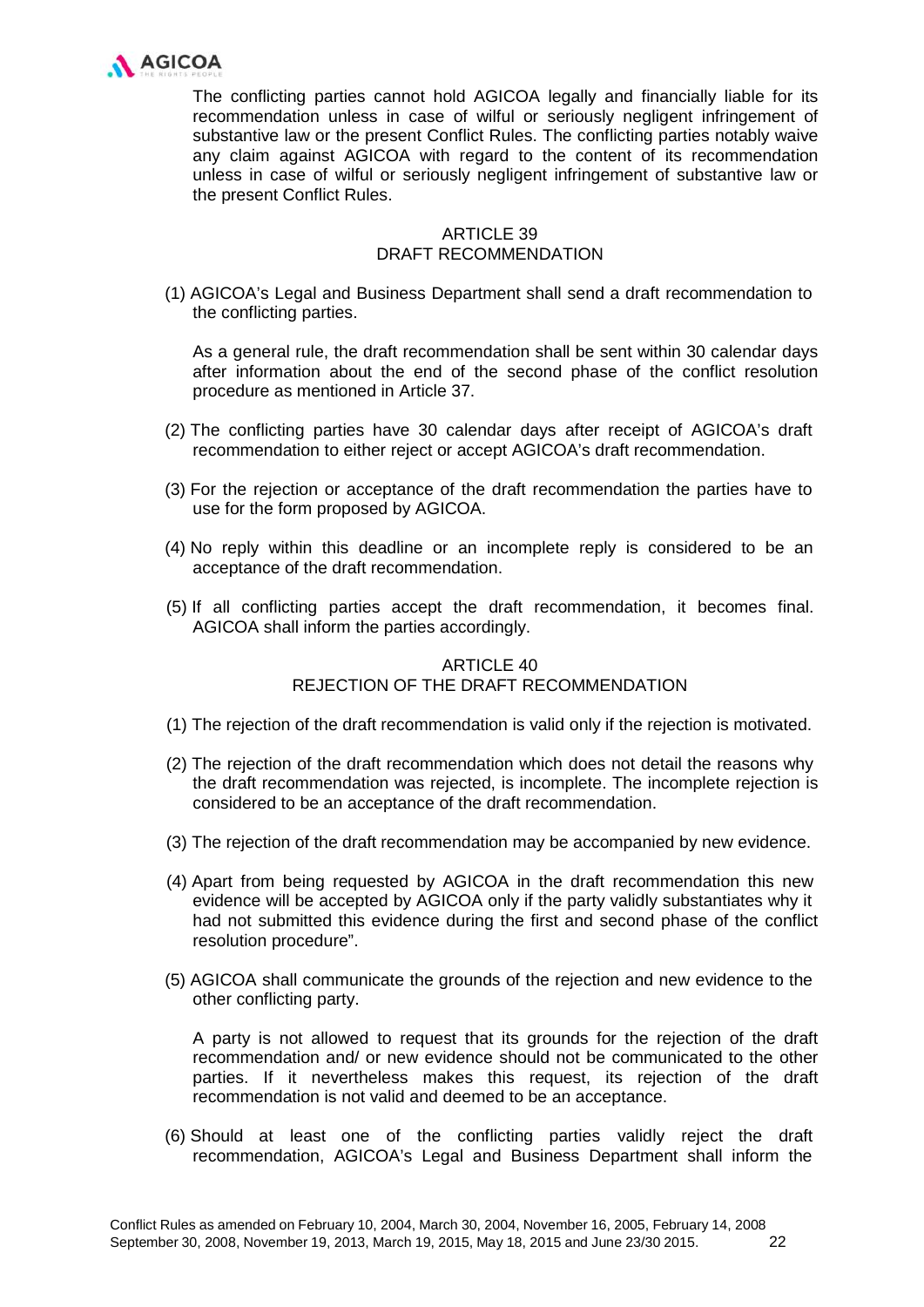

other conflicting party(ies) about the rejection. It shall also communicate the grounds for the rejection and the new evidence provided by the rejecting party to the other conflicting party.

(7) In the communication according to the previous paragraph, AGICOA's Legal and Business Department shall set a second deadline of 30 calendar days to the other conflicting party to send their final comments on the draft recommendation in light of the grounds of the rejection and the new evidence.

The other conflicting party may also submit new evidence. However, validly unless this new evidence is directly related to the new grounds and evidence submitted by the rejecting party, AGICOA will accept this new evidence only if the other conflicting party validly substantiates why it has not submitted this evidence during the first and second phase of the conflict resolution procedure.

(8) If AGICOA's Legal and Business Department deems it appropriate it can also freeze the conflict resolution procedure at any moment after the rejection of the draft recommendation and set an additional appropriate deadline to the parties to give them more time to find an amicable solution of the conflict. If this deadline expires without the parties having agreed upon a settlement agreement, AGICOA shall continue the conflict resolution procedure.

# **ARTICLE 41** FINAL RECOMMENDATION

- (1) After the end of the second deadline of 30 calendar days set according to Article 40(6), AGICOA's Legal and Business Department shall analyse whether to maintain, to complete or to change its draft recommendation.
- (2) The confirmed draft recommendation or the revised recommendation is the final recommendation.
- (3) The final recommendation (confirmation of the draft recommendation or the revised recommendation) shall be sent to the conflicting parties.

# ARTICLE 42 REACTION TO THE FINAL RECOMMENDATION

- (1) After receipt of AGICOA's final recommendation for resolution of the conflict, the parties shall have 60 calendar days after receipt to react to it.
- (2) The parties shall use the form proposed by AGICOA in order to communicate their reaction to the final recommendation.
- (3) The reaction to the final recommendation shall be either the acceptance or the rejection of AGICOA's recommendation. The parties can also advice AGICOA of the settlement of the conflict if they reached a settlement independently of AGICOA's recommendation, together with a copy of such settlement agreement signed by both parties.
- (4) Subject to Article 43, the lack of reaction or an incomplete reaction is deemed to be an acceptance of the final recommendation.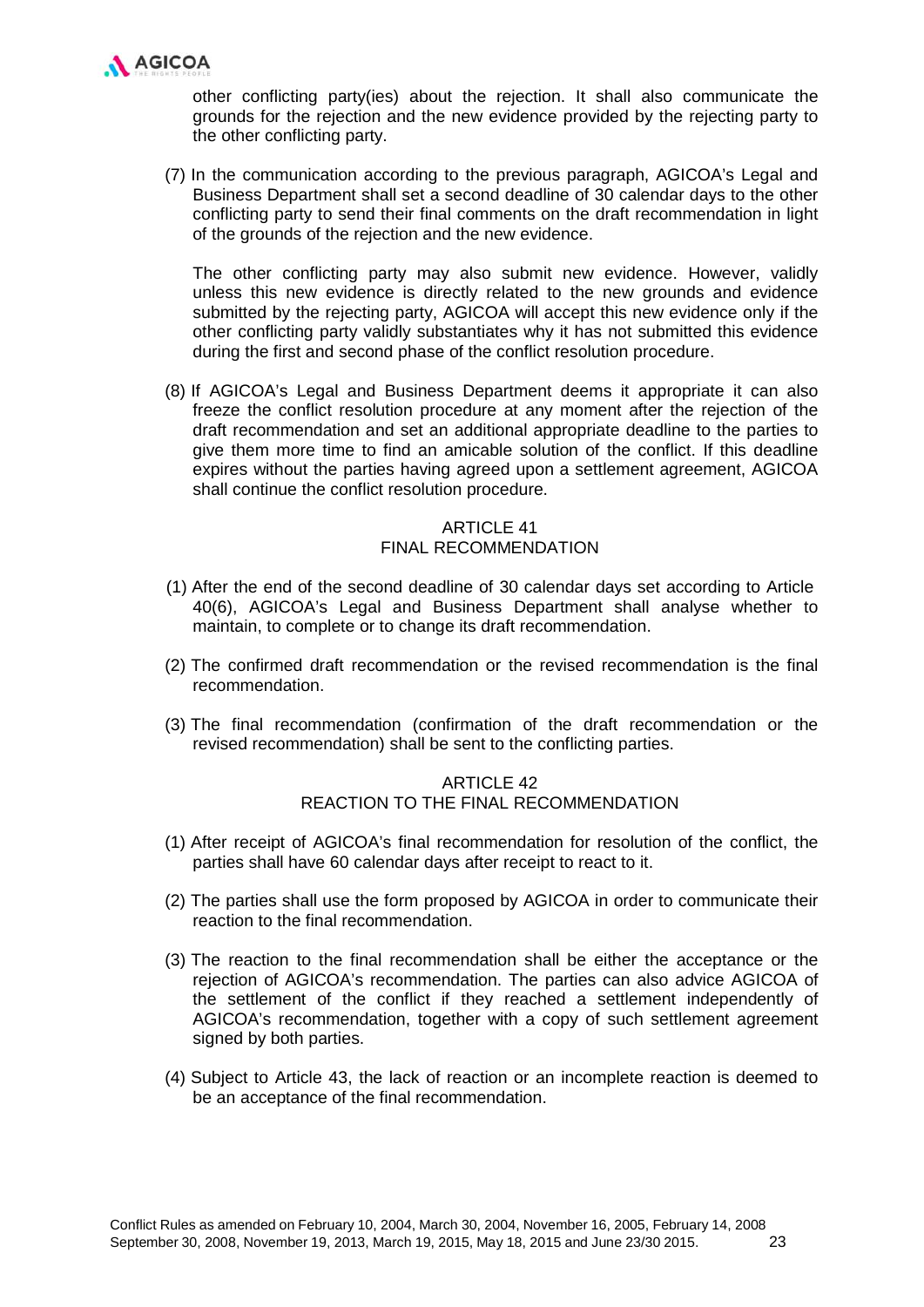

#### ARTICLE 43 LACK OF RESPONSE OR INCOMPLETE RESPONSE

- (1) If AGICOA receives no response from a conflicting party within the above deadline of 60 calendar days, the party failing to respond to the recommendation pursuant to these rules will be deemed to have accepted the final recommendation. In this case, AGICOA will update the rights of the party accordingly.
- (2) The same applies in case of an incomplete response.

A response is incomplete if it does not contain one of the following: (a) acceptance of the recommendation, (b) rejection of the recommendation, or (c) settlement of the conflict.

A response will also be deemed incomplete if it does not specify the contents of a partial acceptance, rejection or settlement.

In the case of settlement, the response will be deemed incomplete if it does not contain the settlement agreement duly signed by the conflicting parties.

(3) The conflicting parties whose lack of response or incomplete response is deemed to be an acceptance of the recommendation waive any claim against AGICOA for having interpreted their silence as acceptance of the recommendation. They also waive any claim against AGICOA with regard to the content of the recommendation and its implementation, unless in case of wilful or grossly negligent infringement of substantive law or the present Conflict Rules.

# $ARTICI F 44$ ACCEPTANCE OF THE FINAL RECOMMENDATION

- (1) To the extent that the conflicting parties agree on the final recommendation, AGICOA shall implement its recommendation, update the corresponding rights and distribute the royalties accordingly.
- (2) Article 10 shall apply *mutatis mutandis*.
- (3) The conflicting parties waive any claim against AGICOA with regard to the content and the implementation of the final recommendation unless in case of wilful or grossly negligent infringement of substantive law or the present Conflict Rules.

# ARTICLE 45 SETTLEMENT OF THE CONFLICT

- (1) If the conflicting parties settle the conflict regardless of the recommendation, Article 28 shall similarly apply *mutatis mutandis*, the deadline being the one of 60 calendar days specified in Article 42 (1).
- (2) The conflicting parties waive any claim against AGICOA with regard to the content and the implementation of their settlement agreement unless AGICOA does not correctly interpret and/or implement the settlement agreement.

# ARTICLE 46 REJECTION OF THE FINAL RECOMMENDATION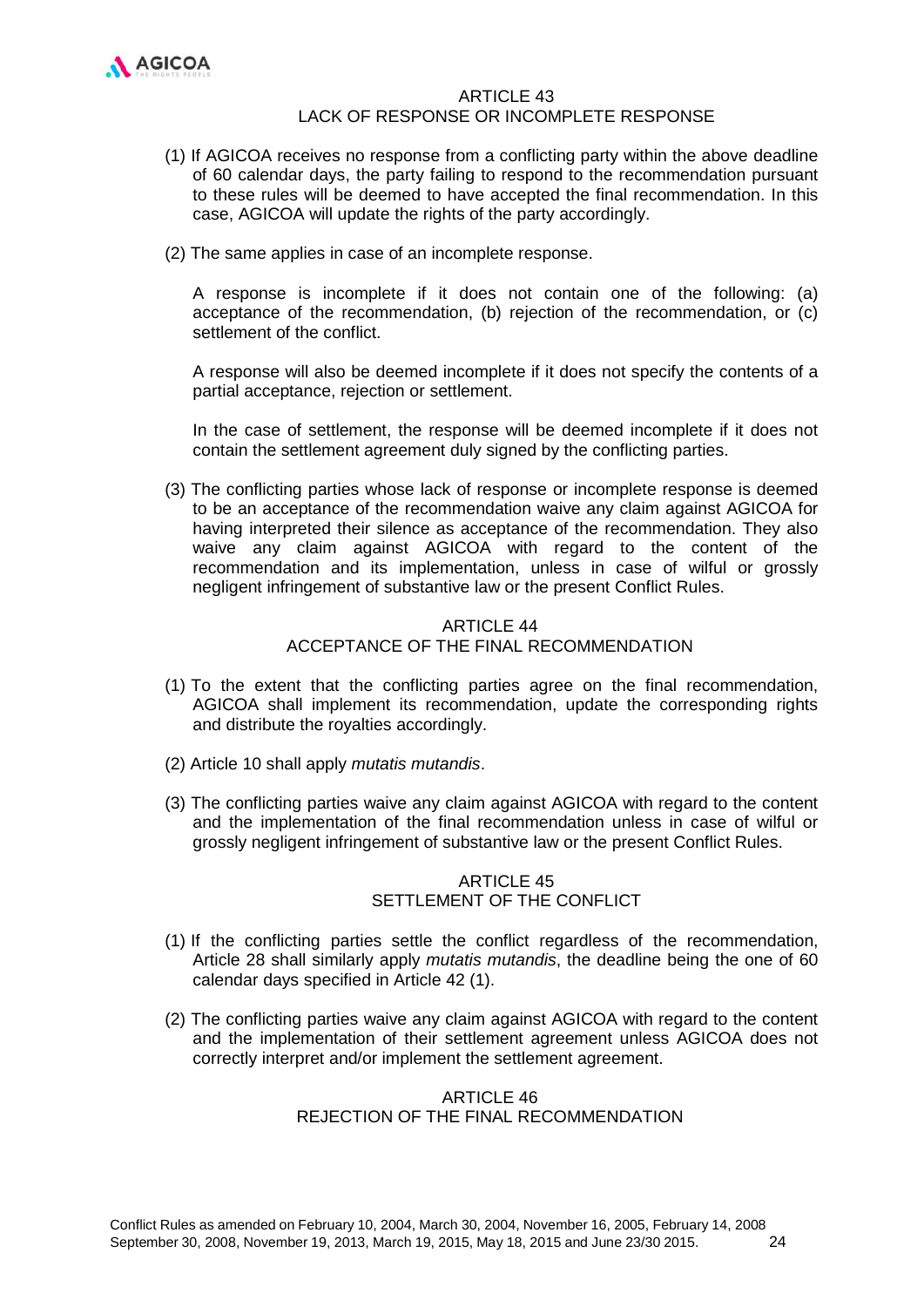

- (1) If AGICOA's final recommendation is totally or partially rejected by at least one of the conflicting parties, AGICOA will advise all conflicting parties in writing of the total or partial failure of the AGICOA recommendation procedure.
- (2) By the above communication, AGICOA shall set a deadline of 30 calendar days to the conflicting parties to either:
	- (a) start litigation; or
	- (b) start arbitration at either the WIPO Arbitration and Mediation Center (WIPO Center) under the WIPO Expedited Arbitration Rules for AGICOA (Annex 1 of the present Conflict Rules) or at any other arbitration institution; or
	- (c) agree on a settlement between themselves;

and to inform AGICOA about one of the above-mentioned options within the deadline of 30 calendar days.

(3) The deadline starts running upon receipt of AGICOA's communication that the recommendation has been rejected.

# ARTICLE 47 IMPLEMENTATION OF THE RECOMMENDATION DESPITE REJECTION

- (1) Despite their rejection of the recommendation, the conflicting parties are deemed to have accepted AGICOA's recommendation if they fail to start litigation, arbitration, or to reach a settlement agreement within the deadline of 30 calendar days and to inform AGICOA accordingly. As a result AGICOA shall implement its recommendation.
- (2) Despite the start of litigation or arbitration within the above deadline, AGICOA shall also implement its recommendation if, within 10 years after the starting of such litigation or arbitration, AGICOA's Legal and Business Department has not been informed by the conflicting parties about the final binding decision on the conflict through the court or the arbitration institution.
- (3) Despite the start of litigation or arbitration within the above deadline AGICOA shall also implement its recommendation if the litigation or arbitration ends without final ruling, arbitration award, or settlement agreement.

The conflicting parties are obliged to inform AGICOA's Legal and Business Department in case that the court or arbitration proceedings are ended without final court ruling, arbitration award, or settlement agreement. If the parties fail to inform AGICOA, Article 47(2) applies *mutatis mutandis*.

(4) The conflicting parties waive any claim against AGICOA if AGICOA decides to implement its recommendation despite rejection according to the previous paragraphs.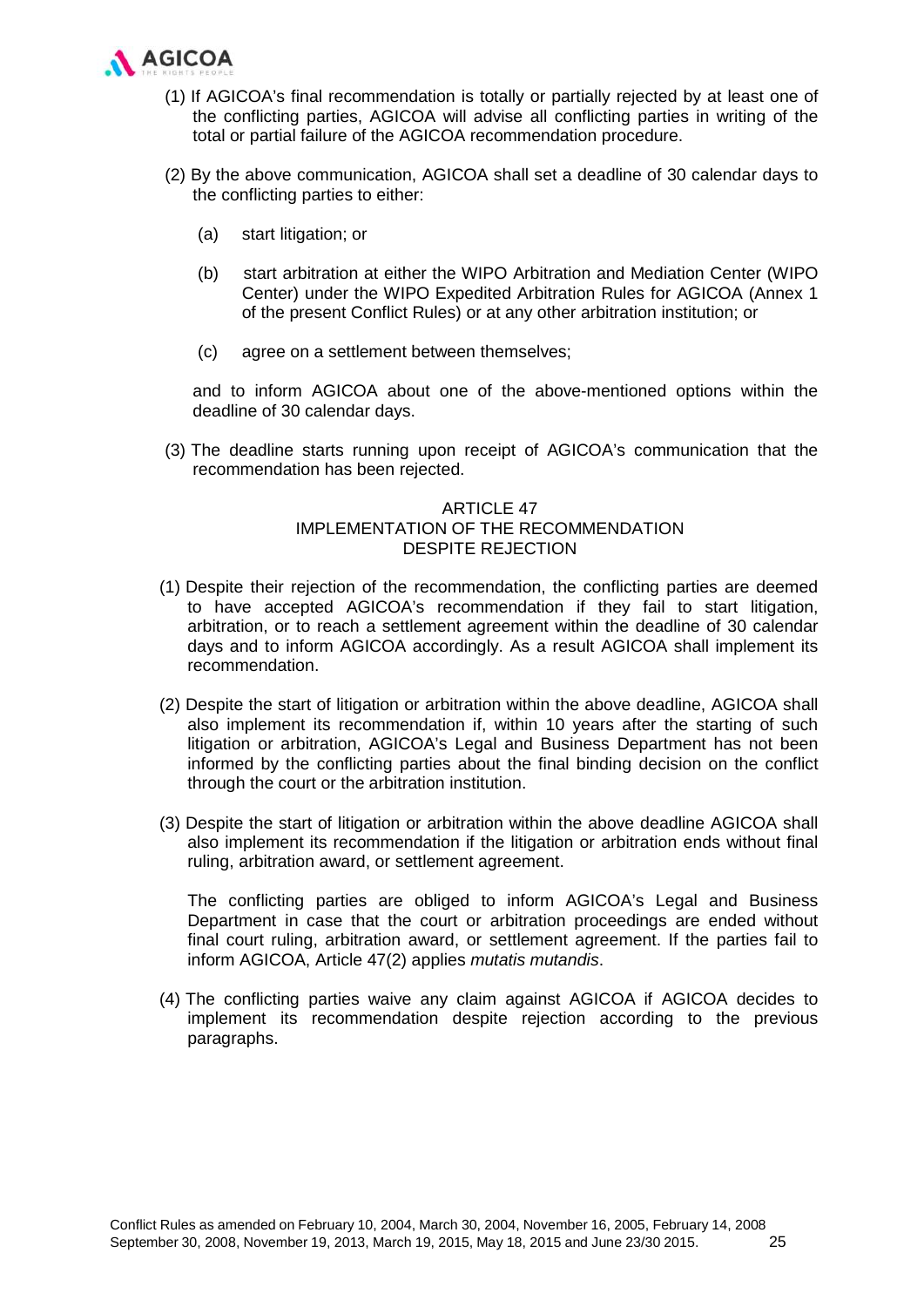

#### **ARTICLE 48**

# REJECTION OF THE RECOMMENDATION THROUGH LITIGATION, ARBITRATION OR SETTLEMENT

- (1) The conflicting parties shall be deemed to validly have started litigation if the following requirements are met:
	- (a) within the deadline of 30 calendar days as set out in Article 46(2), AGICOA's Legal and Business Department has received a copy of the dated and signed statement of claim,
	- (b) a duly signed confirmation of the plaintiff that the above statement of claim has been forwarded to the court has been added to the above copy of the statement of claim,
- (2) The conflicting parties shall be deemed to validly have started arbitration under the WIPO Expedited Arbitration Rules for AGICOA at the WIPO Center if the following requirements are met:

Within the deadline of 30 calendar days as set out in Article 46(2), AGICOA's Legal and Business Department has received a duly signed and dated copy of the Arbitration Agreement or the Notification of Intention to file a Request for Arbitration, as sent to the WIPO Center by one of the conflicting parties (see Article 6 WIPO Expedited Arbitration Rules for AGICOA).

(3) The conflicting parties shall be deemed to validly have started arbitration at another arbitration institution if the following requirements are met:

Within the deadline of 30 calendar days as set out in Article 46(2), AGICOA's Legal and Business Department has received the duly signed and dated copy of the arbitration agreement between the conflicting parties which submits the conflict which was subject of the AGICOA recommendation procedure to arbitration before such arbitration institution.

- (4) The conflicting parties will be deemed to have resolved the conflict by settlement agreement if AGICOA receives within the deadline of 30 calendar days a copy of the dated and signed settlement agreement between the conflicting parties or any other document(s) providing clear and unequivocal evidence about the terms of the settlement.
- (5) In case of doubt whether the documents provided by the conflicting parties meet the requirements of the previous paragraphs, AGICOA is entitled to request from the conflicting parties additional documents, declarations or evidence.

By the above request AGICOA shall set a deadline of another 30 calendar days within which the conflicting parties shall provide AGICOA with the requested additional information.

If the parties fail to provide this additional information within the deadline of 60 calendar days, they are deemed not to have validly started court or arbitration procedures or not to have reached a settlement agreement.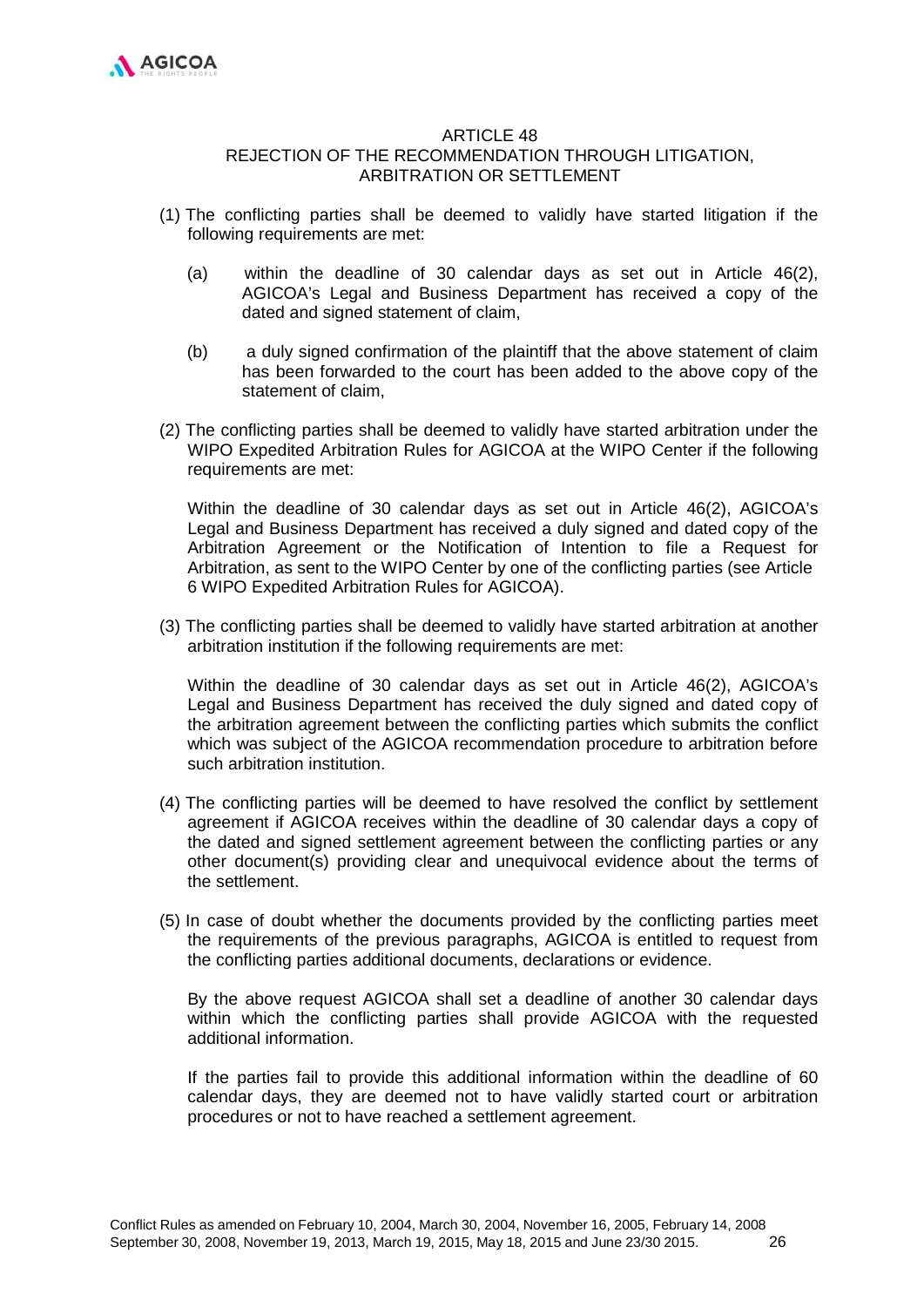

- (6) If the conflicting parties submit only a part of the conflict to court or arbitration proceedings or if the parties reach a settlement only for a part of the conflict, they are deemed to have accepted AGICOA's recommendation with regard to the other part of the conflict. AGICOA shall implement the part of its recommendation that is not covered by the court or arbitration proceedings or for which the conflicting parties have not reached a settlement agreement.
- (7) The court or arbitration proceedings shall involve all those conflicting parties who after rejection of the recommendation are still in conflict. The same applies to the settlement agreement.

If the court or arbitration proceedings involve only a part of the conflicting parties, AGICOA's Legal and Business Department shall invite all conflicting parties to include the missing party to the court proceedings, arbitration proceedings or settlement agreement. AGICOA's Legal and Business Department shall also inform all conflicting parties to which extent the exclusion of the missing party shall hinder AGICOA from the implementation of a later court ruling, arbitration award or settlement agreement.

# **CHAPTER EIGHT COURT AND ARBITRATION PROCEEDINGS**

# ARTICLE 49 COURT PROCEEDINGS

- (1) The conflicting parties are free to choose the court to which they submit the conflict for ruling following the rejection of AGICOA's recommendation. However, as the conflict is amongst the conflicting parties and not with AGICOA, the conflicting parties renounce to sue AGICOA unless for wilful or grossly negligent infringement of substantive law or these Conflict Rules.
- (2) According to the final judgment on the conflict AGICOA shall update the rights of the conflicting parties and release the royalties blocked by the conflict. AGICOA shall do so upon receipt of a notarized copy of the final judgment.
- (3) AGICOA shall also update the rights and release the royalties blocked by the conflict if the parties settle the conflict in a court settlement or an out-of-court settlement during the litigation. AGICOA shall do so upon receipt of a copy of the settlement agreement duly signed by both parties or -in case of a court settlementreceipt of the respective court document confirming the settlement in court.
- (4) AGICOA shall also update the rights and release the royalties blocked by the conflict if all or all but one of the conflicting royalties withdraw their claims during the litigation and therefore end the litigation without judgment. It shall do so upon receipt of the court declaration that the litigation ended without judgment by the withdrawal of the claims.
- (5) By accepting AGICOA's Conflict Rules and the conflict resolution procedure, the conflicting parties waive any claim against AGICOA with regard to the court proceedings. AGICOA can notably not be held responsible for the procedure nor the result of the court proceedings. AGICOA cannot be held responsible either for the implementation of the court ruling unless in case of wilful or grossly negligent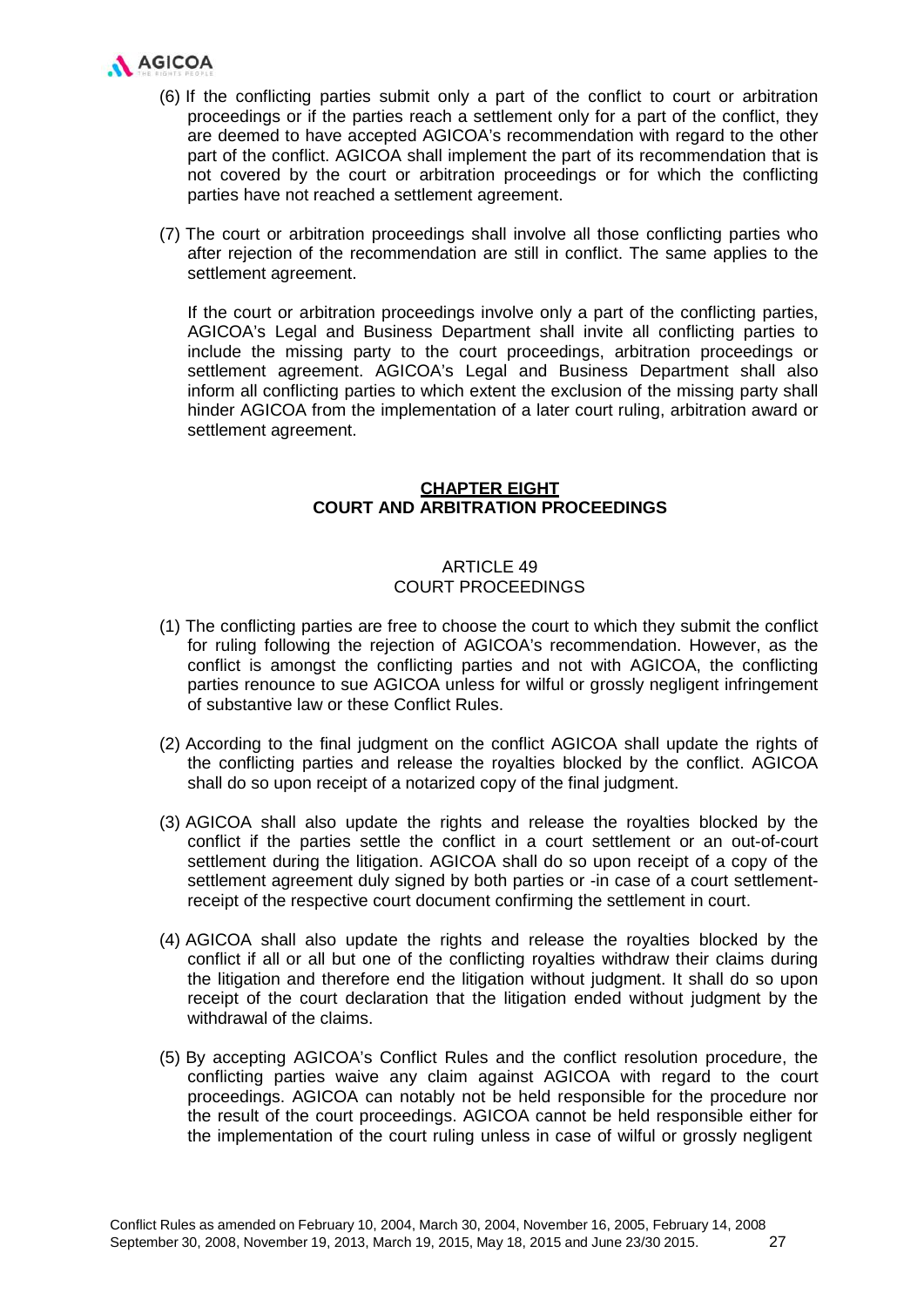

errors or omissions in the process of the implementation of the result of the court proceedings.

The same applies to an out-of-court or court settlement that the parties agree upon during the court procedures. In case of a withdrawal of the rights in conflict the above applies *mutatis mutandis*.

# ARTICLE 50 WIPO EXPEDITED ARBITRATION FOR AGICOA

- (1) By accepting the present AGICOA Conflict Rules, by participating in the AGICOA conflict resolution procedure and by opting to submit the conflict to WIPO Expedited Arbitration for AGICOA according to Article 46(2) (b), the conflicting parties agree that the conflict shall be referred to and finally determined by expedited arbitration in accordance with the WIPO Expedited Arbitration Rules for AGICOA (Annex 1 of the present Conflict Rules).
- (2) At the beginning of the WIPO expedited arbitration AGICOA shall communicate to the WIPO Center the final recommendation and an updated conflict report defining the scope of the conflict after rejection of the final recommendation.
- (3) The WIPO Center shall inform AGICOA if despite the Notification of Intention to File a Request for Arbitration the WIPO arbitration proceedings do not start or end without a final arbitration award. In this case AGICOA shall set to the parties a deadline of 60 calendar days to find a settlement agreement or to start court proceedings. Otherwise AGICOA shall implement its final recommendation. Article 47, 48 and 49 apply *mutatis mutandis*.
- (4) AGICOA shall update the rights and release the royalties blocked by the conflict according to the WIPO arbitration award upon receipt of a copy of such award from the WIPO Center.

However, AGICOA shall not implement the WIPO arbitration award if it receives within 60 calendar days of the date of such arbitration award official documentation (such as a copy of a complaint, file-stamped by the clerk of the court) that the arbitration award is being challenged in court by one of the conflicting parties.

- (5) If a WIPO arbitration award is challenged in court by a conflicting party, Article 49 applies *mutatis mutandis*.
- (6) AGICOA cannot be held responsible by the conflicting parties for the procedure and the outcome under the WIPO Expedited Arbitration Rules for AGICOA. AGICOA cannot be held responsible either for the implementation of the WIPO arbitration award unless in case of wilful or grossly negligent errors or omissions in the process of the implementation of the WIPO arbitration award.

# ARTICLE 51 NON-WIPO ARBITRATION

(1) If the conflicting parties have opted to submit the conflict to arbitration before an arbitration institution other than the WIPO Center, the conflicting parties agree that the conflict shall be referred to and finally determined by arbitration in accordance with the arbitration rules of such arbitration institution.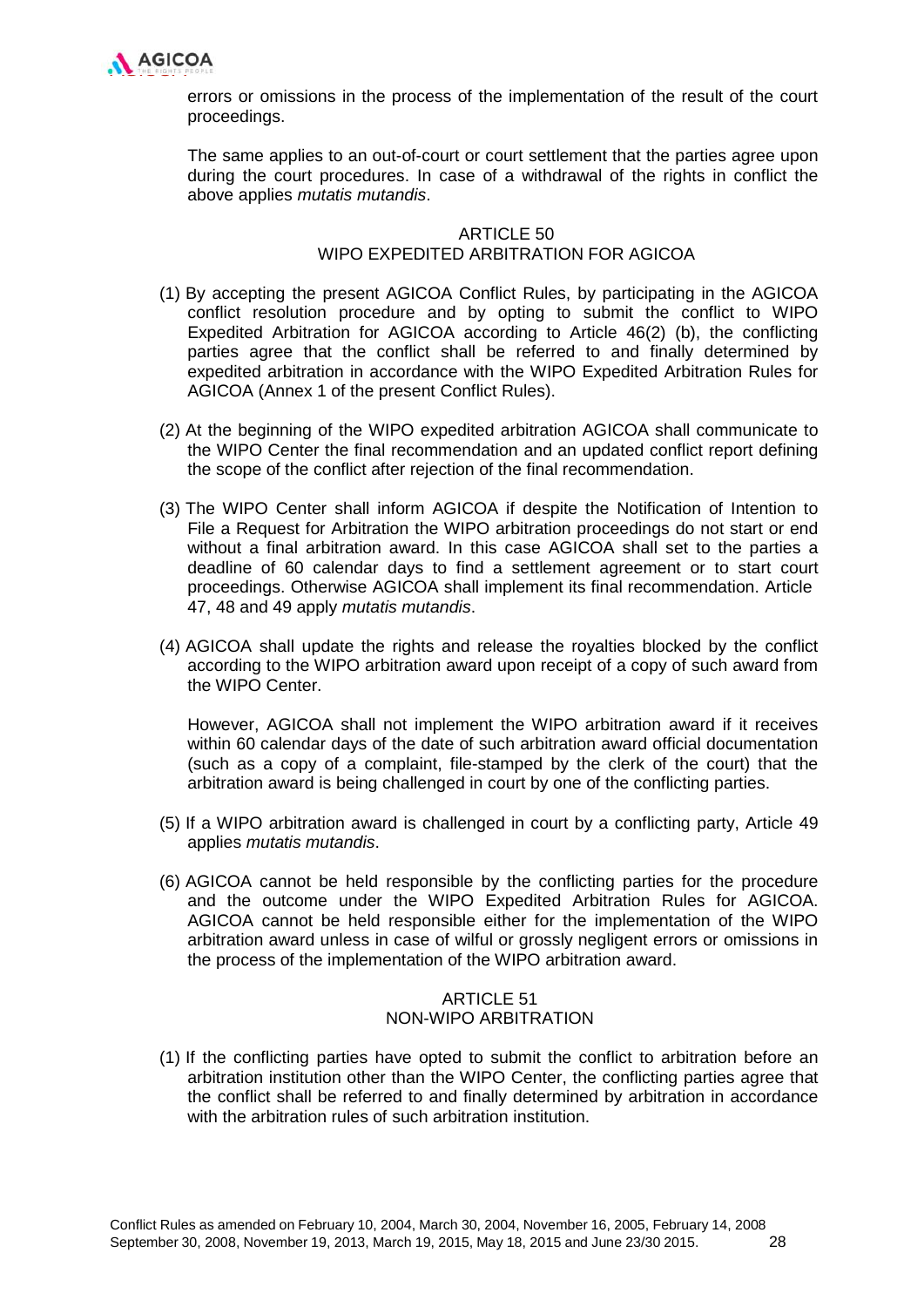

- (2) AGICOA shall communicate to the arbitration institution the recommendation and an updated conflict report that defines the scope of the conflict after rejection of the recommendation.
- (3) The arbitration institution and/or the parties shall inform AGICOA if the arbitration proceedings do not start or end without a final arbitration award. In this case AGICOA shall set to the parties a deadline of 60 calendar days to find a settlement agreement or to start court proceedings. Otherwise AGICOA shall implement its final recommendation. Articles 47, 48 and 49 apply *mutatis mutandis*.
- (4) AGICOA shall update the rights according to the arbitration award and release the royalties upon receipt of a notarized copy of the arbitration award. However, AGICOA shall not implement the arbitration award if it receives within 60 calendar days of receipt of such arbitration award official documentation (such as a copy of a complaint, file-stamped by the clerk of the court) that the arbitration award is challenged in court by one of the conflicting parties.
- (5) If an arbitration award under this article is challenged by a conflicting party in court, Article 49 applies *mutatis mutandis*.
- (6) AGICOA cannot be held responsible by the conflicting parties for the procedure and the outcome of the arbitration under this article. AGICOA cannot be held responsible either for the implementation of the arbitration award unless in case of wilful or grossly negligent errors or omissions in the process of the implementation of the arbitration award.

### ARTICLE 52

### COMMUNICATION AND CONFIDENTIALITY OF ARBITRAL AWARDS

Any arbitral award communicated to AGICOA for the purposes of Article 50(4) or Article 51(4) shall be communicated to AGICOA's Legal and Business Department. The Legal and Business Department shall treat such award as confidential and shall disclose the arbitral award to a third party (including to AGICOA staff outside the Legal and Business Department) only if and to the extent that:

- (a) the conflicting parties consent; or
- (b) the award falls into the public domain as a result of an action before a national court or other competent authority; or
- (c) the award must be disclosed in order to comply with a legal requirement imposed on a party or in order to establish or protect a party's legal rights against a third party.

### **CHAPTER NINE FINAL PROVISIONS**

# ARTICLE 53 BINDING FORCE OF THE CONFLICT RULES

(1) Through their registration as rights holders and through each of their following works and rights declarations (including updates) rights holders acknowledge the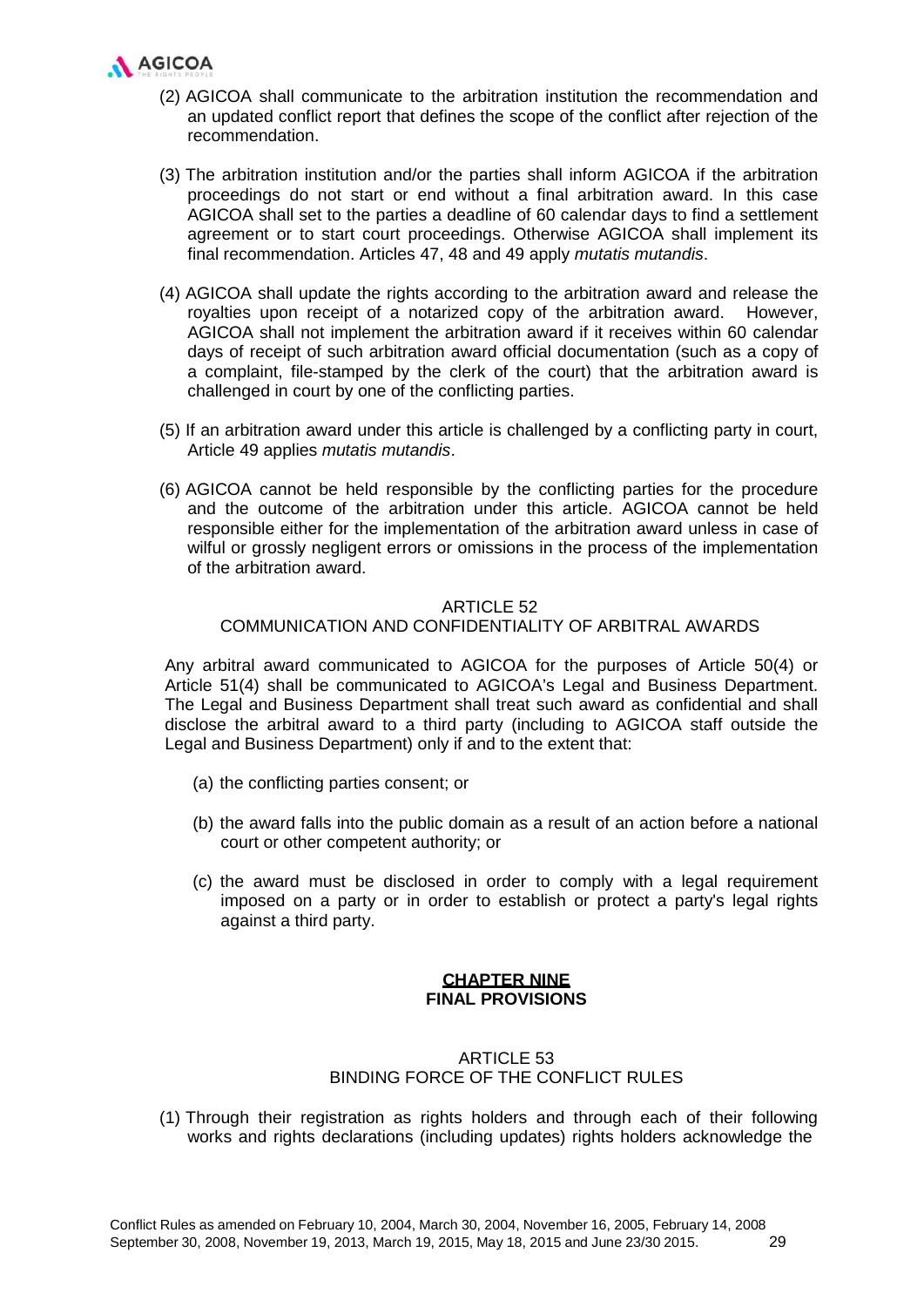

binding force of the present Conflict Rules. This includes notably the provisions on court proceedings and arbitration in Chapter 8 of the present rules.

- (2) Rights holders also acknowledge the binding force of the present Conflict Rules by participating in the conflict resolution procedure according to Chapters Four to Seven.
- (3) Rights holders acknowledge the binding force of the present Conflict Rules by accepting the payment of royalties following the conflict resolution.

### ARTICLE 54

### APPROVAL OF THE PRESENT RULES BY AGICOA'S COMPETENT BODY

The present rules have been approved by AGICOA's Executive Committee and its successor AGICOA Executive Board pursuant to Article 28 of AGICOA's by-laws. AGICOA's Executive Board is AGICOA's competent body to represent the interests of AGICOA's rights holders in this matter.

### ARTICLE 55 ENTRY INTO FORCE AND AMENDMENTS

- (1) AGICOA's Conflict Rules were approved by AGICOA's Executive Committee on January 6, 2006 and came into force on January  $1<sup>st</sup>$ , 2003. Amendments were approved by AGICOA's Executive Committee on the meetings held on February 10, 2004, March 30, 2004, November 16, 2005, February 14, 2008 and September 30, 2008. Further amendments were approved by AGICOA's Executive Board on November 19, 2013, March 19, 2015, May 18, 2015 and June 23/30, 2015.
- (2) Subject to the following paragraphs AGICOA's Conflict Rules apply to all existing conflicts regardless of their date of commencement.
- (3) Unless stated otherwise previous and future amendments shall apply to conflict resolution procedures launched prior to the amendments. However, their retroactive effect is limited to those phases of the conflict resolution procedure which were not yet engaged at the moment of the amendment.
- (4) The present rules replace the provisions of the AGICOA Regulations Regarding the Procedures of Declaration of Works and of Payment dealing with multiple claims and AGICOA's Arbitration Regulations with retroactive effect as of January 1, 2003.

#### ARTICLE 56 WAIVER

- (1) AGICOA shall use its best efforts to assist conflicting rights holders in resolving their conflicts through the proper application of the present Conflict Rules.
- (2) AGICOA cannot be held responsible by the conflicting rights holders for the content of the Conflict Rules, their interpretation and application unless AGICOA infringes wilfully or grossly negligently infringing substantive law or the present Conflict Rules.
- (3) The conflicting parties, by accepting the present Conflict Rules, also renounce to sue AGICOA with regard to the content of the Conflict Rules, their interpretation, their application and the payment of royalties following the conflict resolution